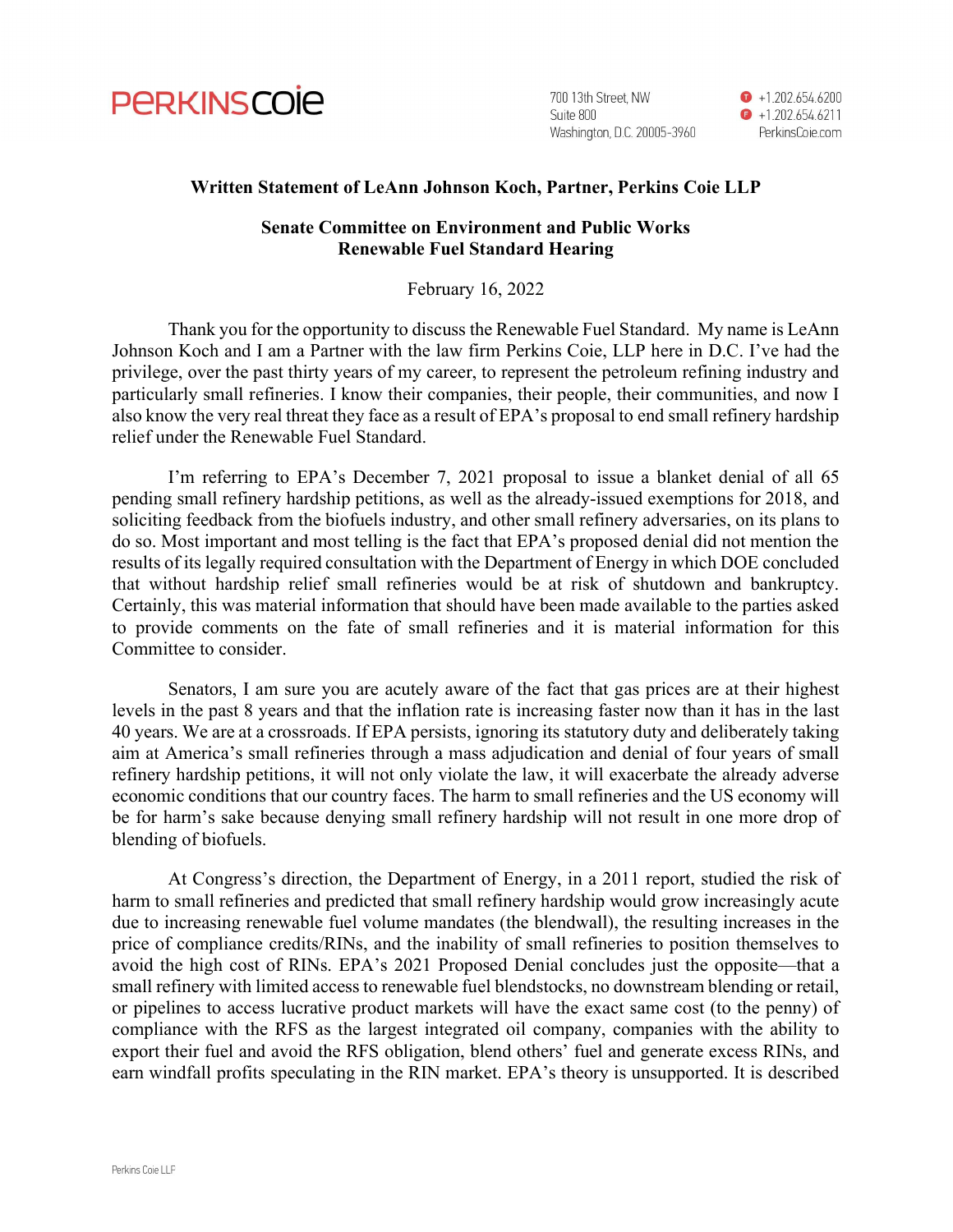by impartial academics as "implausible"<sup>1</sup> and demonstrated to be wrong by a second impartial academic study based on empirical data from small refineries.<sup>2</sup>

 I listened to a January 20, 2022 hearing in which a Congresswoman was remarking about harm to the biofuels industry as a result of small refinery hardship relief. Yet, the years in which small refinery hardship relief was the greatest, (2016–2018) the biofuels blend rate increased. In fact, the data demonstrates that small refinery hardship relief has no impact on the blend rate. See figure below.



The reasons are straightforward and logical. Small refineries are harmed by the RFS because of their limited ability to blend biofuels, forcing them to buy RINs that are more expensive than complying through blending.<sup>3</sup> In addition, small refineries disproportionately produce diesel fuel and biodiesel is not available in all markets and/or is blended at lower rates than ethanol. When a small refinery receives hardship relief, it is being relieved of its obligation to buy RINs for blending that has already occurred downstream, making it impossible, as the data demonstrates, to impact biofuels blending.

 You may not recognize my clients' names. Nevertheless, you may have driven here today on a gallon of gas that my client produced and, just because you do not see their name at the pump, you should not underestimate their critical role in the fuel supply. EPA's campaign is being

<sup>&</sup>lt;sup>1</sup> Cody Nehiba & Gregory B. Upton Jr., Comment: U.S. Environmental Protection Agency's Proposed RFS Small Refinery Exemption Decision, Louisiana State University Center for Energy Studies at iv, vi (Feb. 7, 2022) (hereinafter "LSU Economic Report") [attached at Tab A].

<sup>&</sup>lt;sup>2</sup> See Timothy Fitzgerald, Ph.D., Empirical Analysis (2022) (hereinafter "Fitzgerald Empirical Analysis") [attached at Tab B].

<sup>&</sup>lt;sup>3</sup> See Timothy Fitzgerald, Ph.D., Comments on EPA Proposed RFS Small Refinery Exemption Decision (2022) (hereinafter "Fitzgerald Economic Report") [attached at Tab C].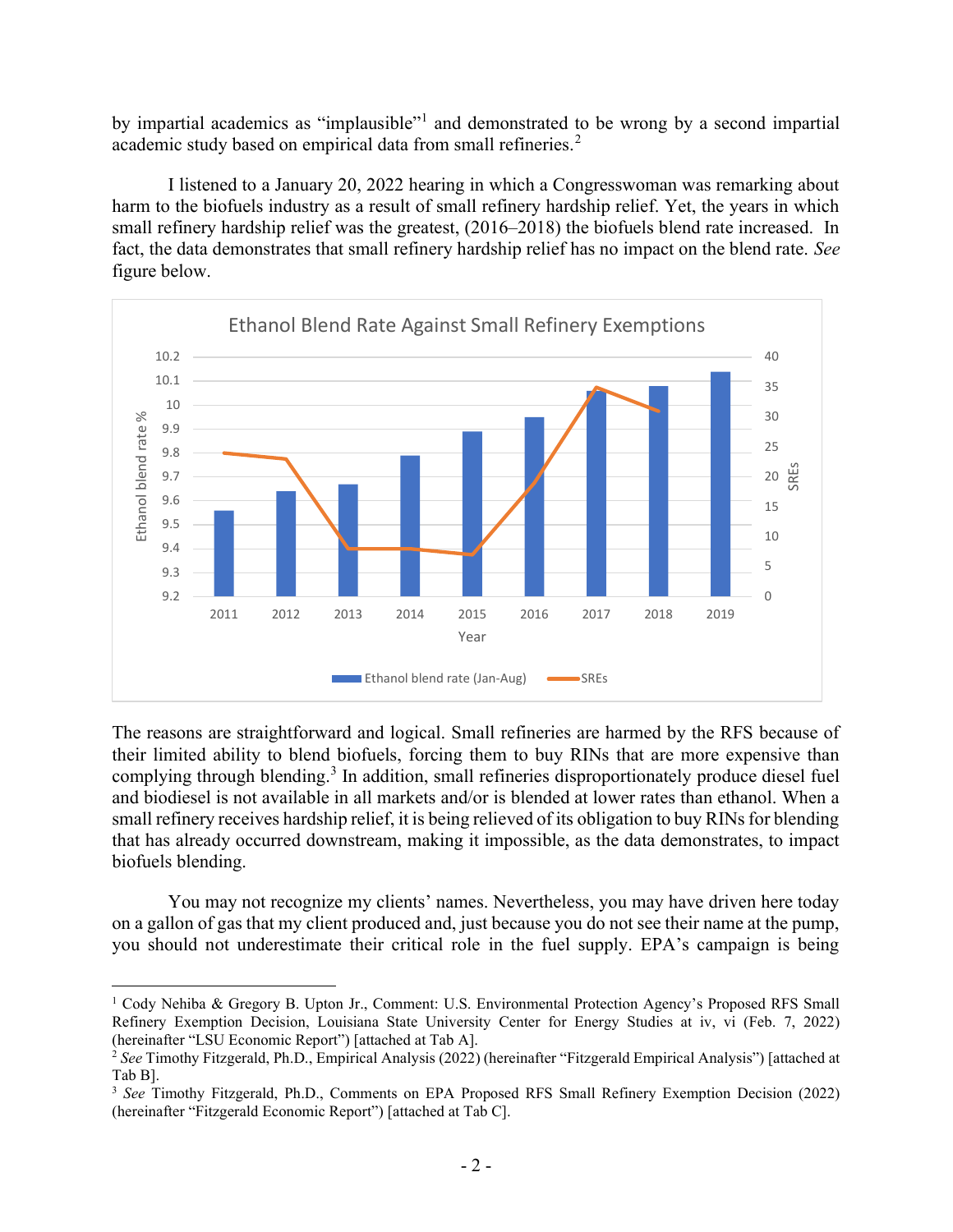undertaken without regard to the impact of the loss of small refinery production on the already exorbitantly high gas prices, the risk of increasing inflation, job loss—including union job loss in rural communities, the loss of fuel supply in rural communities serviced by small refineries, and the resultant harm to the states in which they operate, from Pennsylvania to California. If EPA is successful, by mid-summer or the fall, the devastating effects of EPA's actions will be seen far and wide at the pump and in the states that small refineries call home.

 Senators, EPA is deliberately ignoring your direction to grant small refinery hardship relief to prevent disproportionate economic hardship and after being told by the Department of Energy that it would be putting small refineries at risk of closure and bankruptcy if it failed to do so. EPA must honor Congress' direction and abandon its plan to write small refinery hardship relief out of the Clean Air Act on the ill-conceived notions that every single refinery in the US has the exact same cost of compliance and recovers 100% of its costs of RFS compliance or that granting hardship relief lowers the blend rate. If EPA doesn't, Senators, we should expect to see noncompliance, shutdown, and closure of small refineries adding to the already crippling gas prices. America stands to lose critical supply, with zero benefit to the biofuels industry.

# I. Small refineries are disproportionately harmed by the RFS program.

The Department of Energy ("DOE"), in a 2011 report for Congress, performed a detailed analysis of how the RFS program would evolve over time and cause harm to small refineries.<sup>4</sup> As explained in the 2011 DOE Study, small refinery hardship is caused by the increasing renewable fuel volume mandates (blendwall), the resulting increase in the price of RINs, and the inability of small refineries to position themselves to avoid the harm due to their lack of vertical integration, lack of market power, and capital constraints. Therefore, small refinery harm was expected to grow worse over time, not diminish, as the volume mandates increased.

As the RFS mandate increases, obligated parties will demand more RINs, adding upward price pressure. As the mandate increases, increasing the supply of RINs becomes difficult or nearly impossible. In anticipation of the blend wall, obligated parties may stockpile RINs through discretionary blending in anticipation of a shortage of blending opportunities. Those parties that are short, i.e. cannot generate enough RINs through their own facilities to meet their RVO, will need to purchase RINs and could suffer significant economic hardship. Declining ethanol prices would probably be favorable to refiners/blenders that predominately blend ethanol rather than purchase RINs for blending. Many small refiners do not retain control over the blending of their products, and must purchase additional RINs. Obligated parties that rely on purchasing RINs would be adversely affected when the blend wall is reached and their RINs inventory has been depleted.<sup>5</sup>

The 2011 DOE Study also explained that the size and scope of an obligated party affects the party's compliance options under the RFS:

<sup>4</sup> U.S. Department of Energy, Small Refinery Exemption Study: An Investigation Into Disproportionate Economic Hardship (2011) (hereinafter "2011 DOE Study"), available at https://www.epa.gov/sites/production/files/2016-12/documents/small-refinery-exempt-study.pdf [attached at Tab D].

<sup>5</sup> 2011 DOE Study at 17–18 (emphasis added).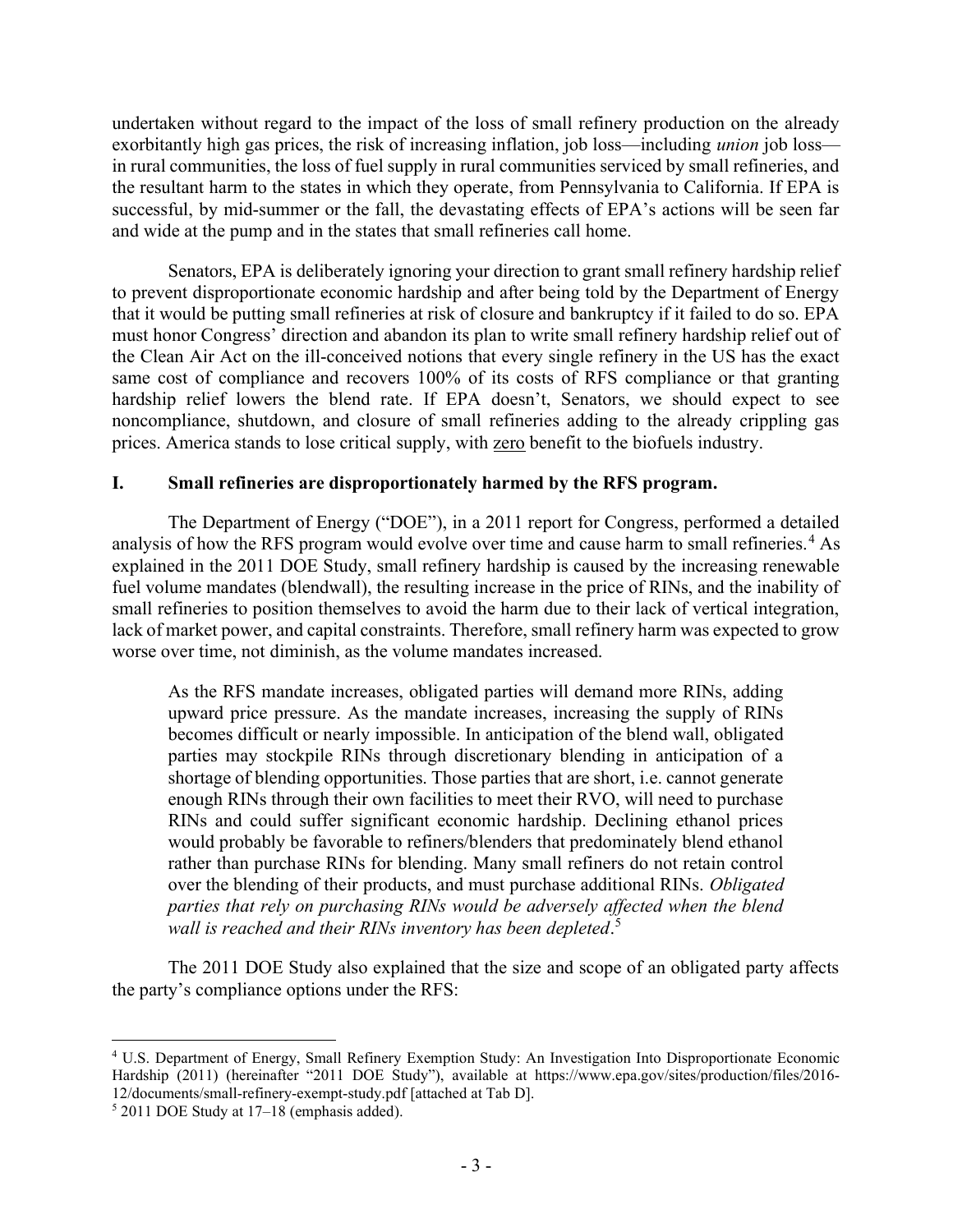The response to the RFS2 requirements depends in large measure on the size and scope of the operations of individual companies. Large integrated refiners can more easily obtain financing for blending facilities, generate options, accommodate their needs efficiently and shift emphasis from one sector to another as opportunities indicate. For example, over the past couple of years, compliance strategies for larger companies included engaging in joint ventures with ethanol producers, investing in companies in the renewable sector, or conducting research on renewable fuels. As a result, RFS2 compliance costs for the larger refiner may be a small part of overall operating costs.

Small companies are more limited in their options. They face a number of challenges and access to capital is generally limited or not available. Even when capital is available, they may have to choose between making substantial investments in blending and investing in other needed facilities to improve operating efficiencies to remain competitive.<sup>6</sup>

Just as EPA predicted, large integrated refiners have positioned themselves to respond to the increasing volume mandates by entering joint ventures with biofuels producers and through their control of blending and retail. Instead of either buying renewable fuel for blending or purchasing RINs for compliance, these companies are producing renewable fuels. Large, integrated refiners are tremendously efficient, due in large part to their size, market reach and capital resources. This in turn allows them to lower their overall costs of production, so that they can capitalize further on their ability to secure RINs through the large amount of blending and retail they control. At the same time, small refineries have been more limited in their ability to enter new business areas in other geographic regions to displace established, well-funded, long time market players from the wholesale and retail markets they control. This is not easily, cheaply, or quickly accomplished and requires changing how small refineries operate. DOE understood that the refiner that blends in excess of its RVO and the unobligated gasoline marketer would have a significant cost advantage over small refineries at the rack.<sup>7</sup>

One aspect of the RFS program that DOE did not predict in 2011 is the magnitude of the volatility and price spikes in the RIN market. RIN prices have increased by 4000%, exempt distributor/retailer chains have retained windfall RIN revenues rather than investing in renewable fuel blending, retailers are "fuel agnostic" and unmotivated to sell higher ethanol blends,  $8$  the RIN market has experienced unprecedented fraud, and distributor/retailers are lining their pockets instead of passing along RIN value to encourage E15/E85 use. While DOE predicted the disproportionate economic hardship ("DEH") caused by the structural and economic differences between small refineries and other market players, it did not understand how the dysfunctional RIN market would further exacerbate the disproportionate harm.

<sup>6</sup> 2011 DOE Study at 23.

 $72011$  DOE Study at B-5.

<sup>8</sup> Letter from David Masuret, Senior Vice President of Petroleum Supply and Operations, and Matthew Durand, Manager of Government Affairs and Public Policy, Office of the General Counsel, Cumberland Farms, to Gina McCarthy, Administrator, U.S. Environmental Protection Agency 9 (Nov. 2, 2016), available at EPA-HQ-OAR-2016- 0544-0055.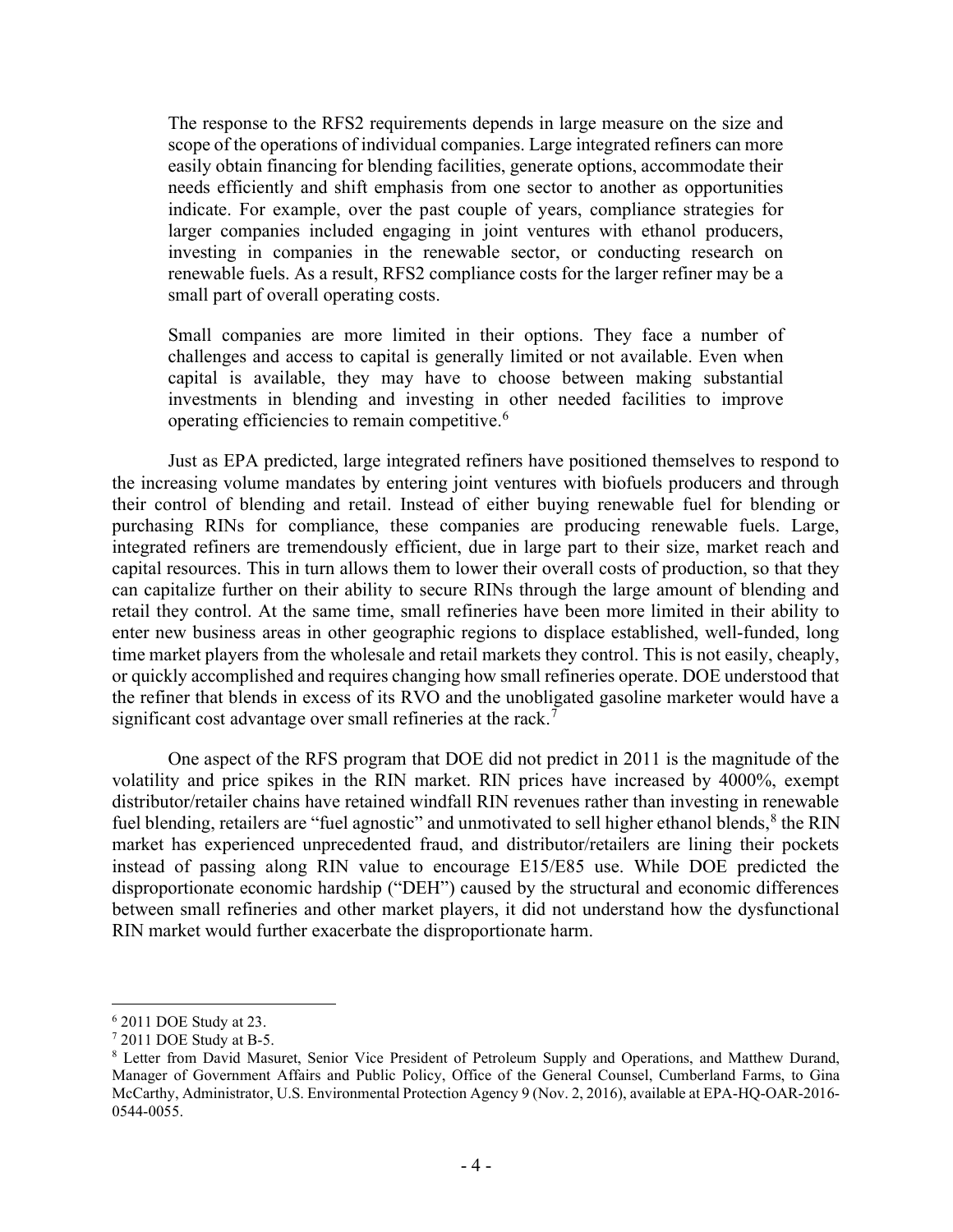### II. EPA's denial of small refinery exemptions is based on a new and incorrect interpretation of the Clean Air Act.

On December 7, 2021, EPA issued a proposal to deny all 65 pending hardship petitions and effectively remove the ability for small refineries to receive SREs moving forward ("Proposed Denial").<sup>9</sup> In the Proposed Denial, EPA bases its decision upon two new conclusions. Specifically, EPA concluded that: (1) a now-disavowed Tenth Circuit case requires small refineries to demonstrate that any disproportionate economic hardship is caused only by compliance with the RFS program; and (2) the RFS program does not cause small refineries *any* economic hardship because all small refineries always pass their compliance costs on to customers, no matter their market or situation. As explained in this testimony, EPA's Proposed Denial contravenes the Clean Air Act ("CAA"), as well as the information provided by small refineries in their hardship petitions.

#### A. As an initial matter, the Tenth Circuit has vacated the RFA decision on which EPA purports to rely for its new statutory interpretation.

EPA states that the "change in its interpretation" of the Clean Air Act is "compelled by" the Tenth Circuit's 2020 ruling in Renewable Fuels Association, et al. v. EPA, 948 F.3d 1206 (10th Cir. 2020) ("RFA").<sup>10</sup> That is incorrect because RFA has no force. The Tenth Circuit vacated the RFA judgment in its entirety and recalled the mandate, disclaiming its prior rulings on all issues.

RFA involved EPA's decision to grant SREs to three small refineries for the 2016 and 2017 compliance years. On January 24, 2020, the Tenth Circuit vacated those grants because (1) it interpreted the Clean Air Act as requiring small refineries to have consistently received SREs for all previous years of the RFS program to remain eligible for future exemptions (and the refineries had gaps in their exemption histories); (2) it interpreted the Clean Air Act to authorize EPA to extend exemptions only where RFS compliance costs were the sole cause of the small refinery's disproportionate economic hardship ("DEH"), and EPA had granted exemptions based on other economic factors; and (3) EPA did not explain whether or why the passthrough principle (i.e., that merchant refiners pass through to consumers most or all of their RIN purchase costs) was inapplicable to the refineries. See RFA, 948 F.3d at 1253-56. The Tenth Circuit remanded the case "for further proceedings consistent" with its opinion, id. at 1258, and issued the mandate on April 15, 2020, Renewable Fuels Ass'n v. U.S. EPA, Case No. 18-9533 (10th Cir. Apr. 15, 2020), Doc. No. 010110333954.

 The U.S. Supreme Court granted certiorari in RFA and reversed the Tenth Circuit's decision on June 25, 2021. HollyFrontier Cheyenne Refin. v. Renewable Fuels Ass'n, 141 S. Ct. 2172 (2021) ("HollyFrontier"). The Court held that the Clean Air Act does not require a refinery to receive an exemption for all prior years to remain eligible for future exemptions from RFS compliance. Id. at 2183.

 On remand from the Supreme Court, the Tenth Circuit vacated its prior judgment in its entirety and recalled the mandate. See Renewable Fuels Ass'n v. U.S. EPA, 854 F. App'x 983 (10th

<sup>9</sup> Proposal to Deny Petitions for Small Refinery Exemptions, Docket ID No. EPA–HQ–OAR–2021–0566, available at https://www.epa.gov/renewable-fuel-standard-program/proposal-deny-petitions-small-refinery-exemptions.

<sup>10</sup> E.g., Proposed Denial at 1, 2, 16–17.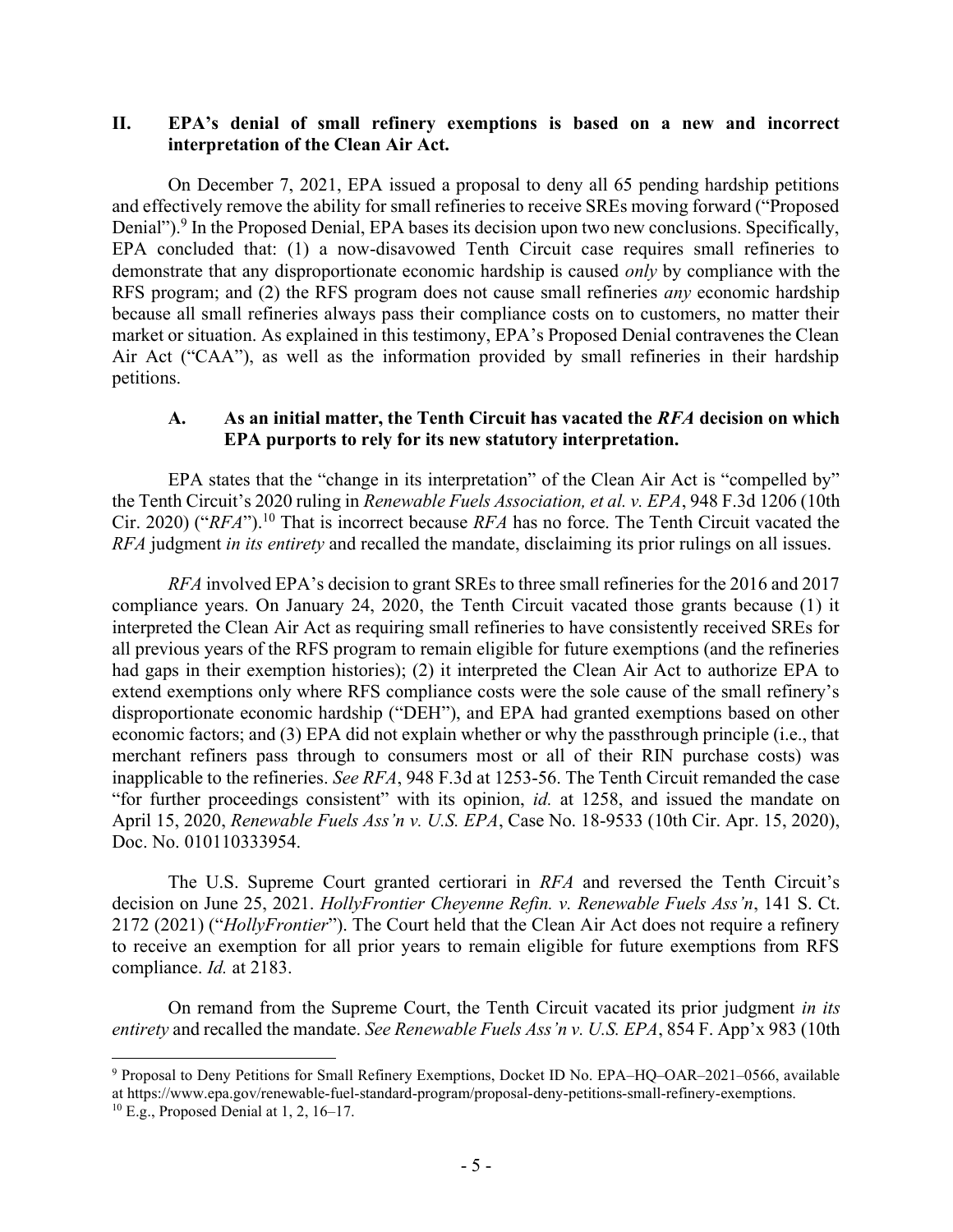Cir. July 29, 2021). On July 29, 2021, the Tenth Circuit issued a new judgment affirming EPA's grants of the SRE petitions and issued a new mandate. See id.; see also Case No. 18-9533 (10th Cir. July 29, 2021), Doc. No. 010110555246 (docket entry accompanying new judgment "[a]ffirm[ing]" EPA's SRE grants); id., Doc. No. 010110555262 (new mandate). Unlike the prior vacated judgment, which remanded for "further proceedings in accordance with the [Tenth Circuit's] opinion," id., Doc. No. 010110294793 (Jan. 24, 2020), the new operative judgment and mandate merely transferred jurisdiction back to the agency without instructions, see id., Doc. No. 010110555262 (July 29, 2021) (mandate).

 The Tenth Circuit quashed any possible ambiguity about the survival of its alternative holdings in *RFA* when it denied EPA's motion for clarification of the court's July 29, 2021 mandate. Recognizing that the Tenth Circuit had vacated its alternate holdings, EPA moved the Tenth Circuit on August 19, 2021, to clarify that "the alternative holdings in the Court's January 24, 2020 opinion not addressed by the Supreme Court remain in effect" and that the court's new "mandate returns the challenged agency actions back to EPA . . . for further proceedings in accordance with the alternate holdings," id., Doc. No. 010110564301 (Aug. 19, 2021), despite the clear absence of such instructions. The Tenth Circuit swiftly denied EPA's motion just a week later. Id., Doc. No. 010110567206 (Aug. 26, 2021). Thus, RFA does not "compel" EPA to change its interpretation of the Clean Air Act.

 And even if the Tenth Circuit's interpretation of the statute were still in place, it would not be binding in other circuits. As EPA conceded, EPA's own regulations provide that decisions from the Tenth Circuit do not apply nationwide. 40 C.F.R. § 56.3(d); EPA's Motion for Voluntary Remand Without Vacatur at 11 n.7, Case No. 18-9533 (10th Cir. Aug. 25, 2021), Doc. No. 1911608. Only decisions from the Supreme Court and certain decisions of the U.S. Court of Appeals for the D.C. Circuit apply nationwide. 40 C.F.R. § 56.3(d).

EPA cannot rely on *RFA* as an excuse to reverse its interpretation of the Clean Air Act.

# B. EPA's prior interpretation of the RFS was correct.

EPA's prior interpretation—that RIN costs do not pass through to customers with perfect efficiency and that other economic factors besides the cost of RFS compliance are relevant to the evaluation and determination of DEH—was consistent with the text of the Clean Air Act, the 2011 DOE Study,<sup>11</sup> and the Supreme Court's reasoning in  $Hollv$ Frontier. EPA's new interpretation is not. Under EPA's proposed untethered approach, SREs would *never* be available. That is an unreasonable interpretation that would effectively repeal a portion of the statute. EPA does not have that power.

EPA's unsupported assertion that RIN costs are *always* passed on to customers by *all* refineries—no matter the market, no matter the situation—ignores both Congress's intent and the findings in the DOE study on which EPA has based its evaluation of SRE petitions for a decade.

<sup>&</sup>lt;sup>11</sup> EPA attempts to rely on DOE's 2009 study [attached at Tab E], but Congress disapproved of that study and it was superseded by DOE's 2011 Study. There can be no doubt that when the Clean Air Act orders EPA to "consider the findings of the study" when "evaluating a petition," 42 U.S.C. § 7545(o)(9)(B)(ii) (emphasis added), EPA is required to consider the findings of the 2011 DOE Study—the only one Congressionally approved and still in force.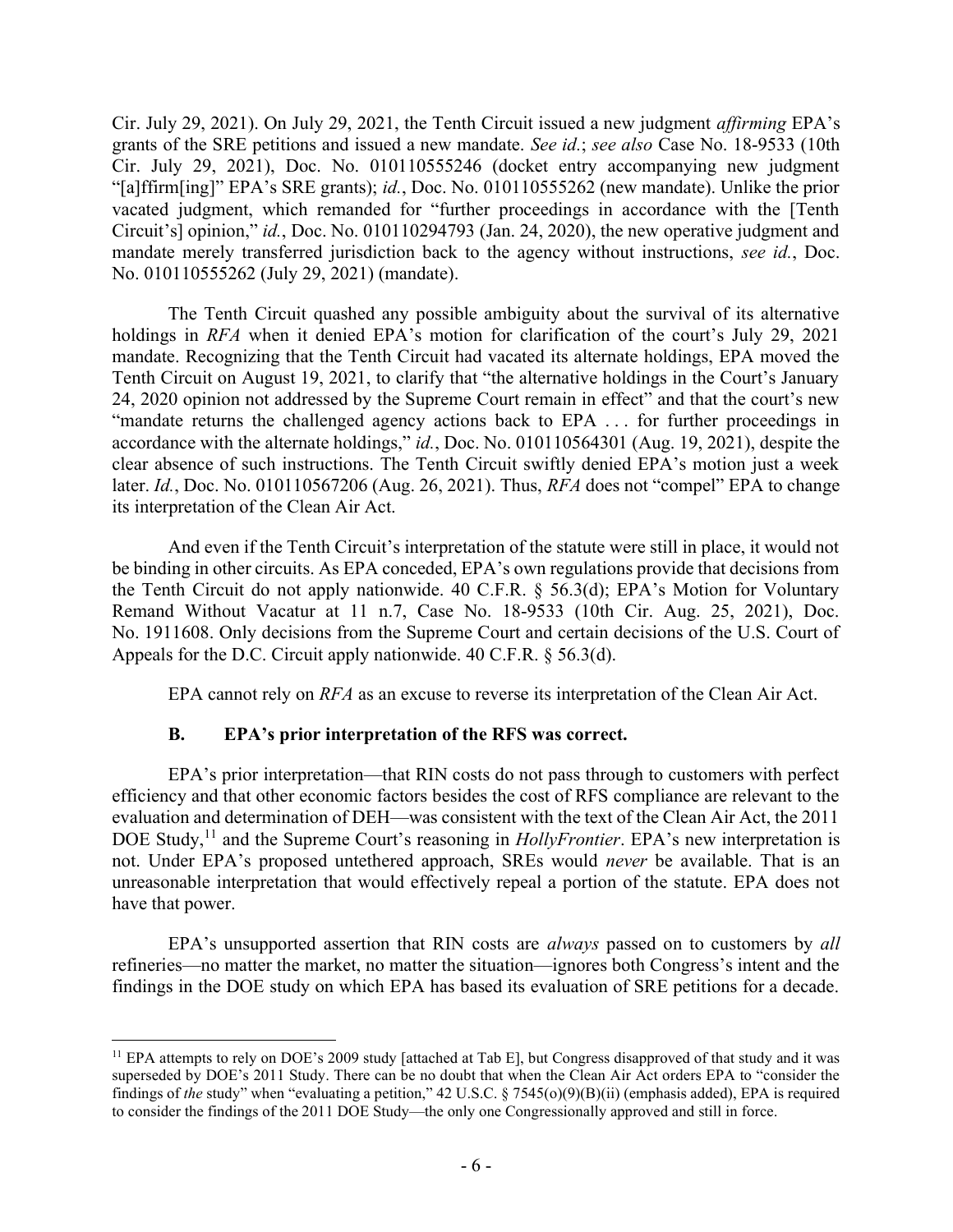Congress drew a distinction between small and large refineries, $12$  because it knew that small refineries were already disadvantaged in the market relative to large refineries and did not want to place an additional economic burden on them.<sup>13</sup> So Congress directed DOE to study those hardships.<sup>14</sup> DOE's 2011 Study found not only that small refineries can and do suffer hardship, but also that this hardship would grow more acute over time as renewable fuel volumes and RIN prices increase.<sup>15</sup> Despite those findings and the volumes and RIN prices increasing as predicted,<sup>16</sup> EPA proposes to thumb its nose at  $Congress<sup>17</sup>$  and DOE and pretend that there are no distinctions between small refineries and large, vertically integrated oil companies with massive blending and export operations.

EPA's new causation interpretation also contravenes the text of the statute and evinces a misunderstanding of the RFS program. EPA asserts that the Clean Air Act requires that DEH be caused by, and only by, RFS compliance,  $18$  "meaning that a small refinery may not simply experience a year of poor economic performance or struggle with disadvantageous operational or market constraints to merit an SRE."<sup>19</sup> But protecting struggling small refineries is precisely what Congress intended.<sup>20</sup> As EPA has always agreed (until now), Congress "did not constrain the scope of EPA's [DEH] determination or use language requiring that RFS compliance be the sole cause of hardship."<sup>21</sup> And as the D.C. Circuit has held, Congress required more than a bare consideration of compliance costs, "Congress required EPA to consult with DOE and to consider the findings of the 2011 Study and other economic factors."<sup>22</sup> It is only after doing all three—consulting with DOE, considering the 2011 Study, and considering other economic factors—that the statute grants EPA "substantial discretion to decide how to evaluate hardship petitions."<sup>23</sup> The Proposed Denial improperly eschews the 2011 DOE Study<sup>24</sup> and fails to address the statutorily required "other economic factors" beyond the cost of compliance.

EPA's interpretation also contravenes the statute because it fails to read "disproportionate" in context. Small refineries seeking an SRE must demonstrate "disproportionate economic harm."<sup>25</sup> But EPA proposes to sever "disproportionate" from that phrase, asserting that small refineries must demonstrate that their "RFS compliance costs are disproportionate compared to other refineries' RFS compliance costs."<sup>26</sup> EPA also tries to smuggle in a non-statutory severity

 $12$  42 U.S.C. § 7545(k), (o)(9).

<sup>&</sup>lt;sup>13</sup> Sinclair Wyoming Ref. Co. v. EPA, 887 F.3d 986, 989 (10th Cir. 2017) ("Congress was aware the RFS Program" might disproportionately impact small refineries because of the inherent scale advantages of large refineries and therefore created three classes of exemptions to protect these small refineries."); see also 2011 DOE Study at 23 ("Larger refiners have options available on a scale well beyond those available to smaller refiners.").

 $14$  42 U.S.C. § 7545(o)(9)(A)(ii)(I).

<sup>15</sup> 2011 DOE Study at 17–18, 23.

<sup>16</sup> See infra Part I.

<sup>&</sup>lt;sup>17</sup> Proposed Denial at 58 n.205.

 $18$  *Id.* at 23.

<sup>19</sup> Id. at 24.

 $20$  See HollyFrontier, 141 S. Ct. 2172, 2175–76, 2182 (2021) (describing Congress's goal in including the SRE program as one to "protect small refineries").

<sup>&</sup>lt;sup>21</sup> See e.g., EPA Br. in RFA v. EPA, 2019 WL 4597468, at \*45; Proposed Denial at 58 n.205.

<sup>&</sup>lt;sup>22</sup> Hermes Consol., LLC v. EPA, 787 F.3d 568, 575 (D.C. Cir. 2015) (cleaned up).

 $^{23}$  *Id.* 

<sup>&</sup>lt;sup>24</sup> See 42 U.S.C. § 7545(o)(9)(B)(ii); *infra* n.8.

<sup>&</sup>lt;sup>25</sup> 42 U.S.C. § 7545(o)(9)(B)(i).

<sup>&</sup>lt;sup>26</sup> Proposed Denial at 16 (emphasis added).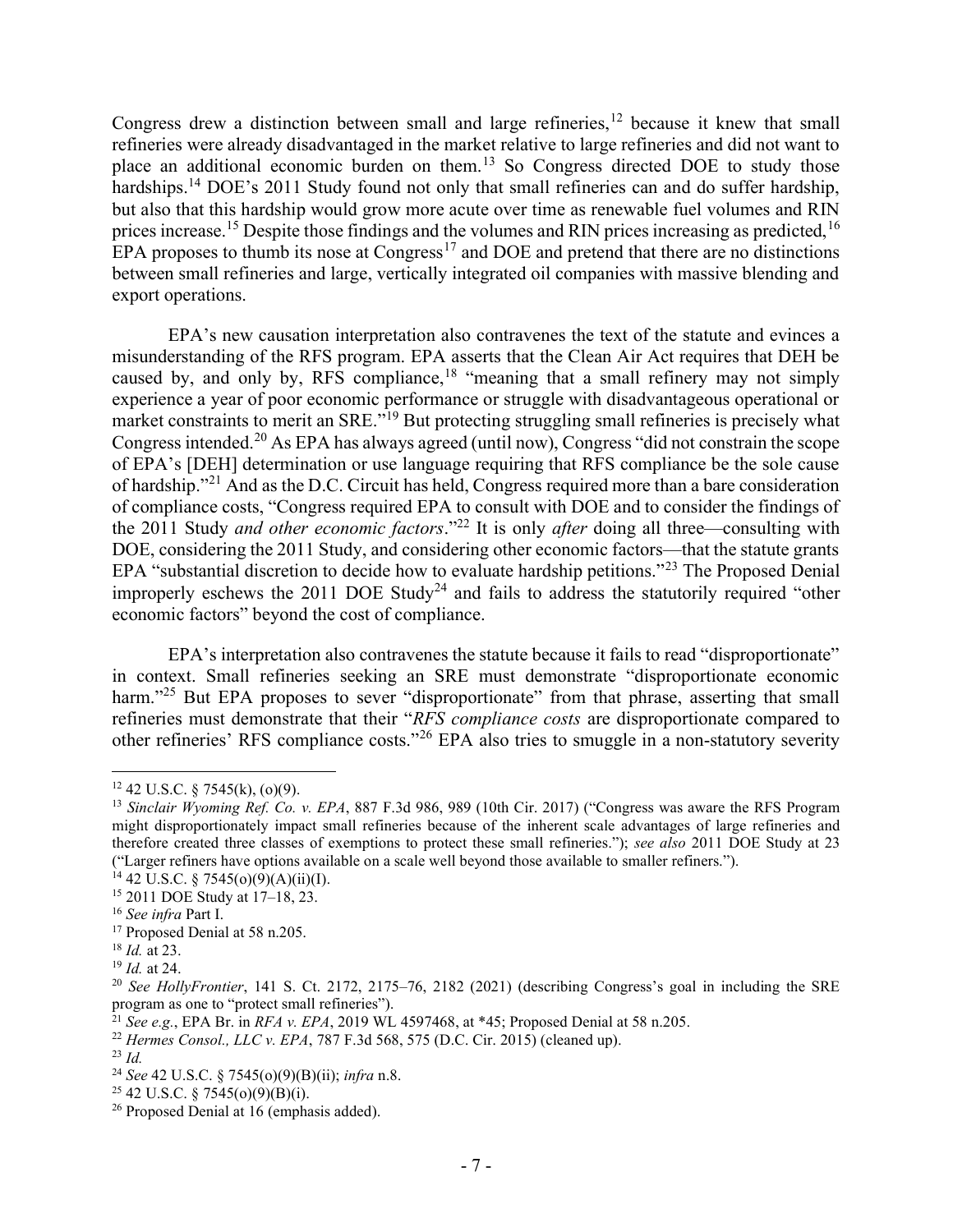requirement, insisting that any disproportionality must be "of sufficient magnitude to warrant the exemption."<sup>27</sup> That is not what the statute says. If RFS compliance—on its own or in conjunction with "other economic factors"—causes a small refinery to suffer any greater hardship relative to large refineries, it has suffered DEH and EPA must grant an exemption.<sup>28</sup>

EPA's reading is also unreasonable because it renders the SRE program a nullity. Taken to its logical conclusion, the Proposed Denial implies that a small refinery could be considered for an exemption only in years it experiences no economic hardship from any noncompliance factors (i.e., a "good year"). Yet EPA would undoubtedly deny the refinery an SRE during this "good year" because it is not experiencing sufficient economic hardship. And when a small refinery is having a "bad year," EPA would likewise deny the SRE because RFS compliance is not the sole cause of the refinery's hardship. This is nonsensical. EPA cannot effectively repeal SREs from the statute; no level of judicial deference permits the agency to do that.

Additionally, this exclusion of SREs directly contradicts the foundational assumption of HollyFrontier. There, the Supreme Court not only assumed the ongoing availability of SREs, but it also expressly rejected arguments for the exemptions' demise.<sup>29</sup> In response to arguments that Congress intended for the SRE provisions to eventually sunset on their own, the Court observed that "[i]f Congress really had wanted all exemptions to cease," it "surely [chose] an odd way to achieve it."<sup>30</sup> That goes double for drafting an exemption provision that never authorizes an exemption. EPA's new interpretation will undoubtedly fare no better before our nation's highest Court.

Finally, EPA's approach further demonstrates the agency is distorting the RFS program. As already discussed, Congress created SREs because it understood that small refineries are inherently disadvantaged in the fuel market and that "the RFS Program might disproportionately impact small refineries because of the inherent scale advantages of large refineries."<sup>31</sup> Said differently, Congress understood that the RFS was a new, additional burden on fuel producers and had the potential to harm small refineries in particular. So, Congress required EPA to relieve small refineries of this additional burden if compliance would cause hardship—on its own or in combination with "other economic factors"—and did so disproportionately.<sup>32</sup> Yet the Proposed Denial misinterprets RFS compliance not as an additional burden, but as the baseline, characterizing an exemption as "a significant windfall."<sup>33</sup> This turns the statute on its head. The grant of an SRE does not confer a benefit on a struggling small refinery, it relieves a burden. EPA's position is akin to a passerby claiming she has conferred a benefit on a fallen man by deciding not to kick him while he is down. Congress does not grant affirmative aid to struggling refineries through the SRE program, it merely prohibits EPA from kicking small refineries while they are down.

 $^{27}$  Id.

 $28$  42 U.S.C. § 7545(o)(9)(B).

<sup>&</sup>lt;sup>29</sup> See HollyFrontier, 141 S. Ct. at  $2180-81$ .

 $30$  *Id.* at 2180.

<sup>31</sup> Sinclair, 887 F.3d at 989.

 $32$  42 U.S.C. § 7545(o)(9)(B)(i).

<sup>&</sup>lt;sup>33</sup> Proposed Denial at 19.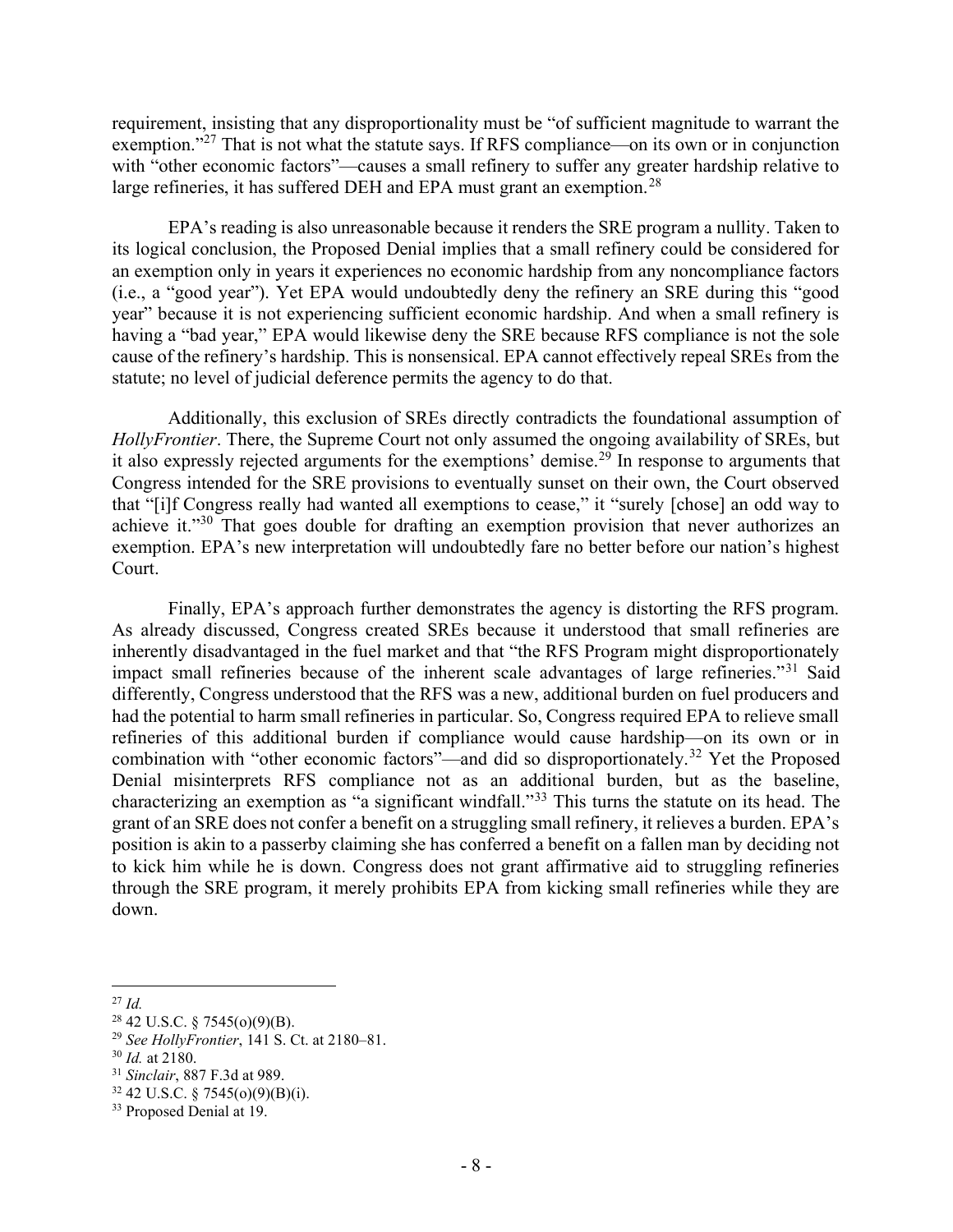#### III. EPA has failed to follow the statutory process for issuing decisions on SREs.

#### A. EPA violated Congress's mandate to consult with the Secretary of Energy.

#### 1. EPA's consultation with DOE is patently deficient.

The Clean Air Act requires EPA to consult with DOE when evaluating a small refinery hardship petition. 42 U.S.C.  $\S$  7545(o)(9)(B)(ii) ("In evaluating a petition under clause (i), the Administrator, *in consultation with the Secretary of Energy*, shall consider the findings of the study under subparagraph (A)(ii) and other economic factors."). While it is true that the Act "does not dictate any particular action that EPA must take following consultation,"<sup>34</sup> a patently deficient consultation contravenes the purpose of Section 211(o)(9)(B). And EPA's consultation with DOE is patently deficient here.

Since EPA began issuing SREs under Section 211(o)(9)(B), the Agency consistently consulted with DOE by considering the scores that DOE assigned to each small refinery per the scoring matrix that DOE included in in its 2011 Study. In fact, EPA would incorporate DOE's scores into the SRE decision documents and discuss whether EPA agreed with DOE's recommendation. In the Proposed Denial, EPA abruptly ends that practice. The Agency does not cite DOE's scores or recommendations, nor does EPA explain the extent of its "consultation" with DOE beyond the fact that EPA had "discussions in meetings and phone conversations" with DOE.<sup>35</sup> EPA's purported consultation with DOE is documented nowhere in the Proposed Denial docket, leaving small refineries with no sense of the substantive communications between DOE and EPA, or whether those communications rise to the level of "consultation." The extreme contrast between EPA's prior consultation process and its purported new methodology only emphasizes the insufficiency of the latter.

In communications with the Agency after the issuance of the Proposed Denial, we have learned that EPA did not "consider" DOE's scores in its evaluation of the 2019 petitions under the 2011 DOE Study.<sup>36</sup> And because EPA chose not to consider DOE's 2019 scores, DOE did not send 2020 scores to EPA until small refineries requested access to those scores. EPA's refusal to "consider" DOE's scores contravenes the Clean Air Act and belies EPA's failure to consult with DOE.

The word "consultation" is not bereft of meaning. The word ordinarily means "[t]he act of asking the advice or opinion of someone."<sup>37</sup> Where the Secretary of Commerce did not proffer any evidence in the administrative record showing that the National Marine Fisheries Service affirmatively solicited the advice or opinion of the Regional Councils regarding its proposed regulations, the Secretary failed to meet the requirement under the Atlantic Coastal Act to consult

<sup>34</sup> Proposed Denial at 21.

<sup>&</sup>lt;sup>35</sup> Proposed Denial at 21.

<sup>&</sup>lt;sup>36</sup> Small refineries originally requested the DOE scores associated with their 2019 and 2020 hardship petitions on December 10, 2021, after learning in the Proposed Denial that EPA has decided it no longer will consider DOE's evaluation of DEH under the 2011 DOE Study scoring matrix. EPA did not provide copies of DOE's scoring documents associated with the pending SREs until January 7 and January 19, 2022. EPA has access to these correspondences.

 $37$  See Campanale & Sons, Inc. v. Evans, 311 F.3d 109, 117 (1st Cir. 2002); Consultation, Black's Law Dictionary (11th ed. 2019).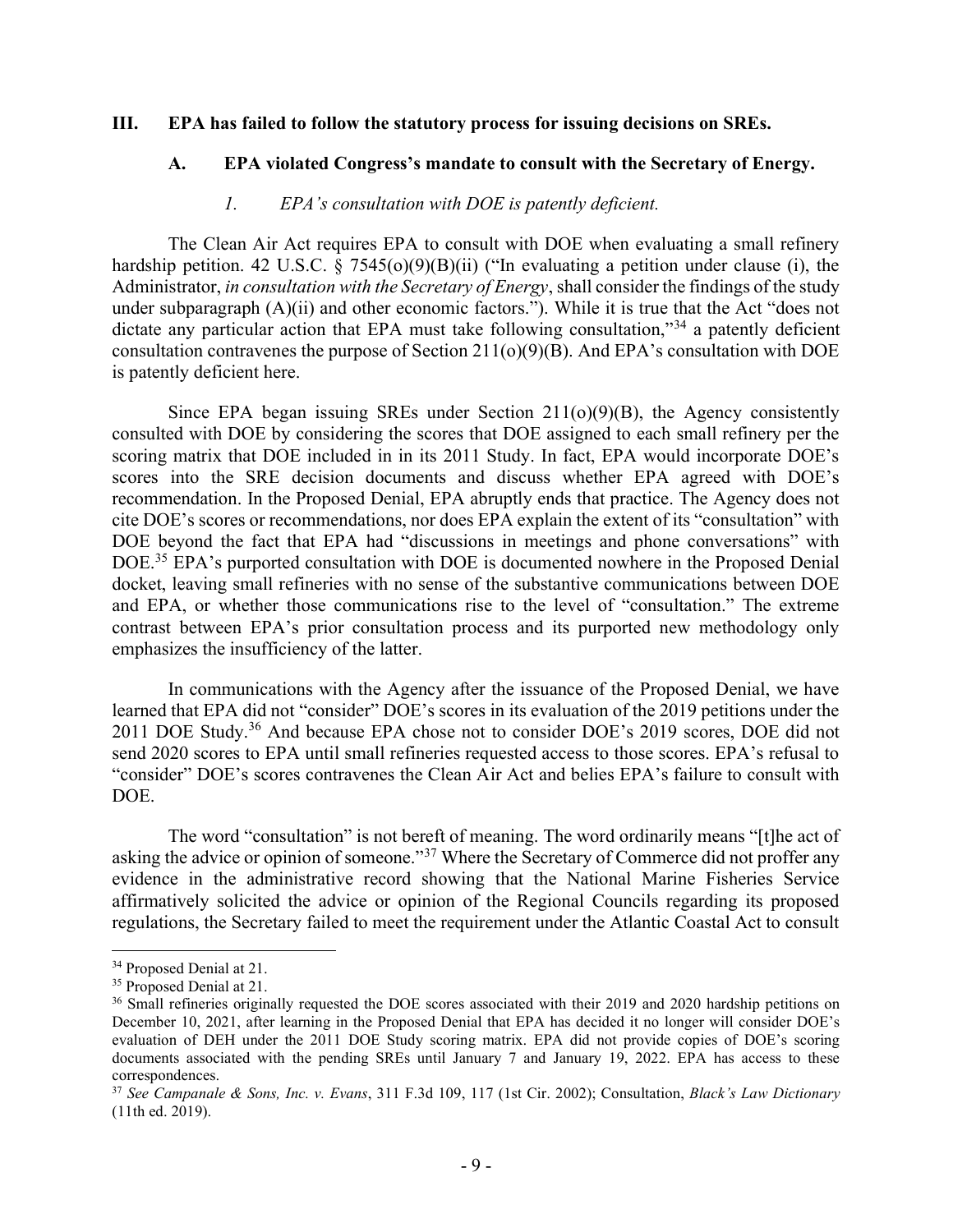with the Regional Councils, which were "presumed to have expertise that the Secretary does not."<sup>38</sup> Failure to consult amounts to an agency action "without observance of procedure required by law," 5 U.S.C. § 706(2)(D), warranting EPA's proposal, if finalized, to be set aside.<sup>39</sup>

## 2. EPA's newfound reliance on superseded analysis does not qualify as the required consultation with DOE.

In lieu of consultation with DOE, EPA is now trying to rehabilitate the study DOE produced in 2009 ("2009 DOE Study").<sup>40</sup> But because the 2011 Study superseded the 2009 Study, EPA may not rely on it.<sup>41</sup> EPA claims "the 2009 DOE Study accurately forecasted what was likely to occur given the highly competitive fuels market with which DOE was familiar."<sup>42</sup> EPA specifically cites to the conclusion in the 2009 DOE Study that "small refineries would not face DEH from compliance with the RFS program . . . provided that the RIN market proved to be liquid and competitive."<sup>43</sup> The assertion that follows—that the RIN market has "developed to be open, competitive, liquid, and functioning as intended"—is inconsistent with reality<sup>44</sup> and EPA knows that. The same day that EPA issued the Proposed Denial, EPA announced the proposed RFS renewable fuel blending volumes for 2020, 2021, and 2022.<sup>45</sup> In that proposal, the Agency acknowledged that the RIN market currently is illiquid, that there is a shortfall of available RINs, and that RINs are not in the hands of the parties that need them for compliance:

. . . [I]t may be challenging for the market to satisfy the 2022 annual standards and the 2022 supplemental standard entirely with renewable fuel use in 2022. Given this, the projected shortfall in RIN generation in 2019, and the uneven holding of carryover RINs among obligated parties, we expect that further increasing the standards with the intent to draw down the carryover RIN bank would lead to significant deficit carryovers and potential noncompliance by some obligated parties that own relatively few or no carryover RINs.<sup>46</sup>

EPA's attempt to characterize the RIN market as liquid and competitive is also belied by the Agency's own past public statements. EPA has acknowledged that RIN prices are not merely the result of the supply and demand for RINs themselves, but "are a function of multiple factors including but not limited to changes in petroleum prices, agricultural feedstock (e.g., corn, soy) prices," as well as EPA's own manipulation of "RFS standards and expectations of future EPA

<sup>38</sup> Evans, 311 F.3d at 116 n.7.

 $39$  *Id.* at 116.

<sup>40</sup> EPACT 2005 Section 1501 Small Refineries Exemption Study, DEPT. OF ENERGY (Jan. 2009), available at https://downloads.regulations.gov/EPA-HQ-OAR-2010-0133-0139/content.pdf.

<sup>&</sup>lt;sup>41</sup> See 42 U.S.C. § 7545(o)(9)(B)(ii); *Hermes*, 787 F.3d at 575 (holding that "Congress required EPA to . . . consider the findings of the 2011 Study"); infra n.8.

<sup>42</sup> Proposed Denial at 21.

<sup>43</sup> Proposed Denial at 21 (emphasis added).

<sup>&</sup>lt;sup>44</sup> See supra Part I.

<sup>45</sup> Renewable Fuel Standard (RFS) Program: RFS Annual Rules, 86 Fed. Reg. 72436 (Dec. 21, 2021) ("Proposed Volumes Rule") (EPA announced the proposal on December 7, but it was not published in the Federal Register until December 21).

 $46$  *Id.* at 72455 (emphasis added).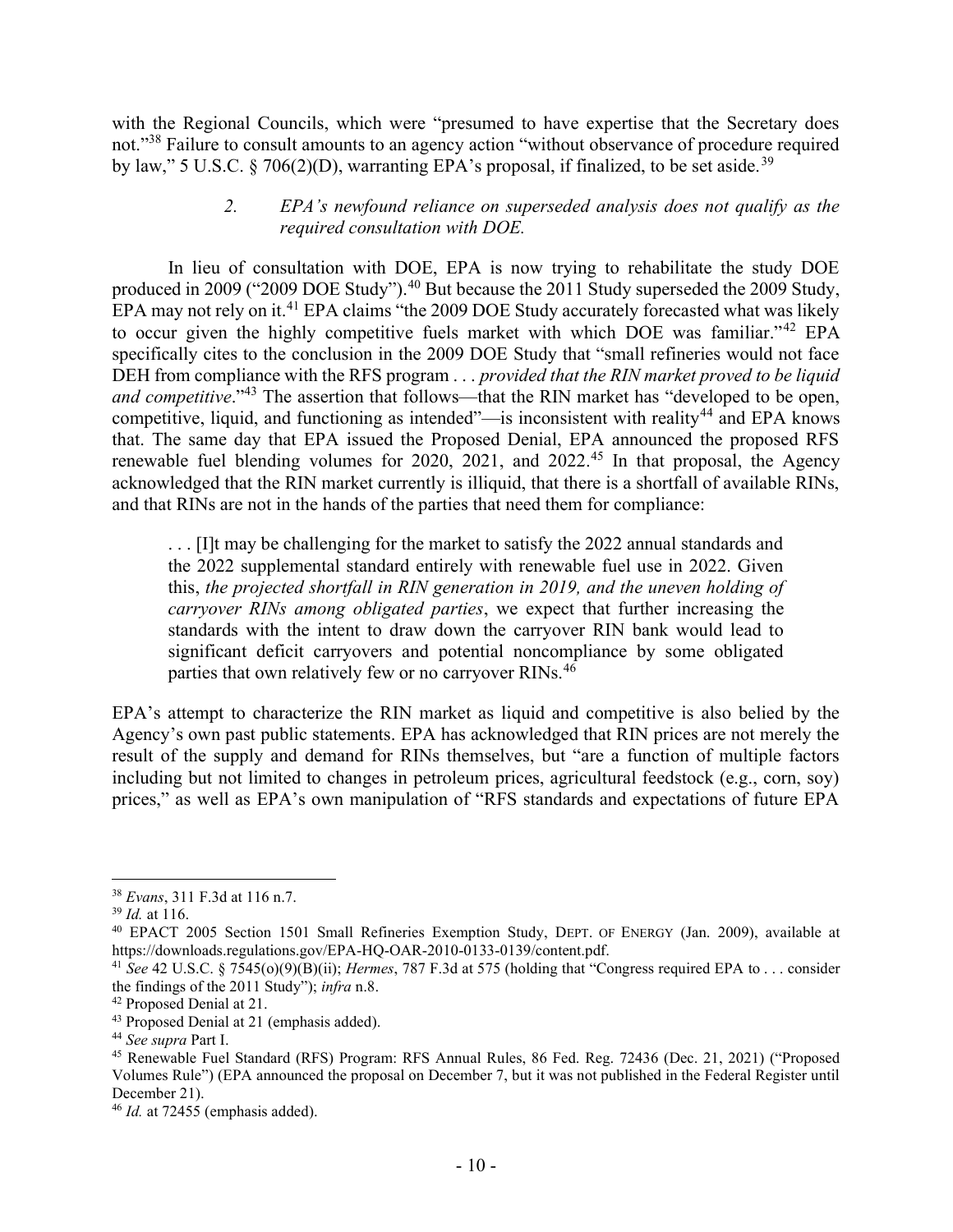policy decisions."<sup>47</sup> Because EPA consistently misses statutory deadlines and erratically reevaluates volume limits, EPA's actions on their own render the market illiquid and noncompetitive. But EPA also "entered into a Memorandum of Understanding . . . with the Commodity Futures Trading Commission" to facilitate EPA's investigation into "RIN market manipulation."<sup>48</sup> Obligated parties warned EPA about this pervasive manipulation.<sup>49</sup> The 2009 DOE Study's findings are inconsistent with EPA's past statements and current realities.

Congress considered the 2009 DOE Study deficient when it was prepared, and time has made it even clearer that the 2009 analysis does not accurately reflect the realities of the RFS program, the RIN market, or small refinery hardship. Now, EPA downplays Congress' rejection of the 2009 DOE Study, stating only that "some members of Congress directed DOE to revisit the [2009 DOE Study]."<sup>50</sup> However, the Senate Committee on Appropriations was clear that the 2009 study was entirely insufficient and needed to be redone:

"[T]he [2009] study contained inadequate small refinery input, did not assess the economic condition of the small refining sector, take into account regional factors or accurately project RFS compliance costs. Therefore, the Committee *does not* believe the study is complete  $\dots$  the Department is directed to reopen and reassess the Small Refineries Exemption Study by June 30, 2010."<sup>51</sup>

The RIN market projections relied upon in the 2009 DOE Study grossly underestimated the increase in RIN prices and the volatility of the marketplace during the life of the RFS program. In the 2009 study, DOE cited to RIN prices from May through November 2008, which were trading for less than \$0.05/gallon, as evidence that the market—at that time—was "over-supplied with RINs."<sup>52</sup> DOE also used the U.S. Energy Information Administration's ("EIA") projected RFS compliance cost per gallon of product for the years 2009 through 2022 as a proxy for the value of RINs during those years. EIA projected that even after 2013, when the blend wall would be reached, there would be "only two years in which the RFS2 program raises produced prices more than \$0.03 per gallon."<sup>53</sup> DOE interpreted that projection "to indicate that credits should be available and that credit prices will not be excessive."<sup>54</sup> In reality, RIN prices skyrocketed once the E10 blend wall was reached and, due in large part to increasing RVOs as well as market speculation, the market remains volatile. In 2021, RIN prices reached an all-time high—D6 RINs were priced nearly 4,000% higher than the prices DOE cited in the 2009 study.<sup>55</sup> Since 2017 in particular, the disconnect between the flawed 2009 DOE Study and the reality of the RIN market

<sup>&</sup>lt;sup>47</sup> Modifications to Fuel Regulations To Provide Flexibility for E15; Modifications to RFS RIN Market Regulations, 84 Fed. Reg. 27013 (Jun. 10, 2019).

 $48$  Id.

<sup>&</sup>lt;sup>49</sup> Comment Letter submitted by LeAnn Johnson Koch, Perkins Coie, regarding Modifications to RFS RIN Market Regulations at 3–4, 7–9, Docket ID EPA-HQ-OAR-2018-0775-0839 (Apr. 29, 2019) (discussing RIN theft and other market manipulation methods).

<sup>50</sup> Proposed Denial at 12.

<sup>51</sup> Senate Report 111-45, at 109 (2009) (emphasis added) [attached at Tab F].

<sup>52</sup> 2009 DOE Study at 7.

<sup>53</sup> 2009 DOE Study at 9.

<sup>54</sup> 2009 DOE Study at 9.

<sup>&</sup>lt;sup>55</sup> See Ethanol RINs Fetch \$2 for First Time Ever; More Record Highs for D6, D4, RVO, OPIS (June 10, 2021).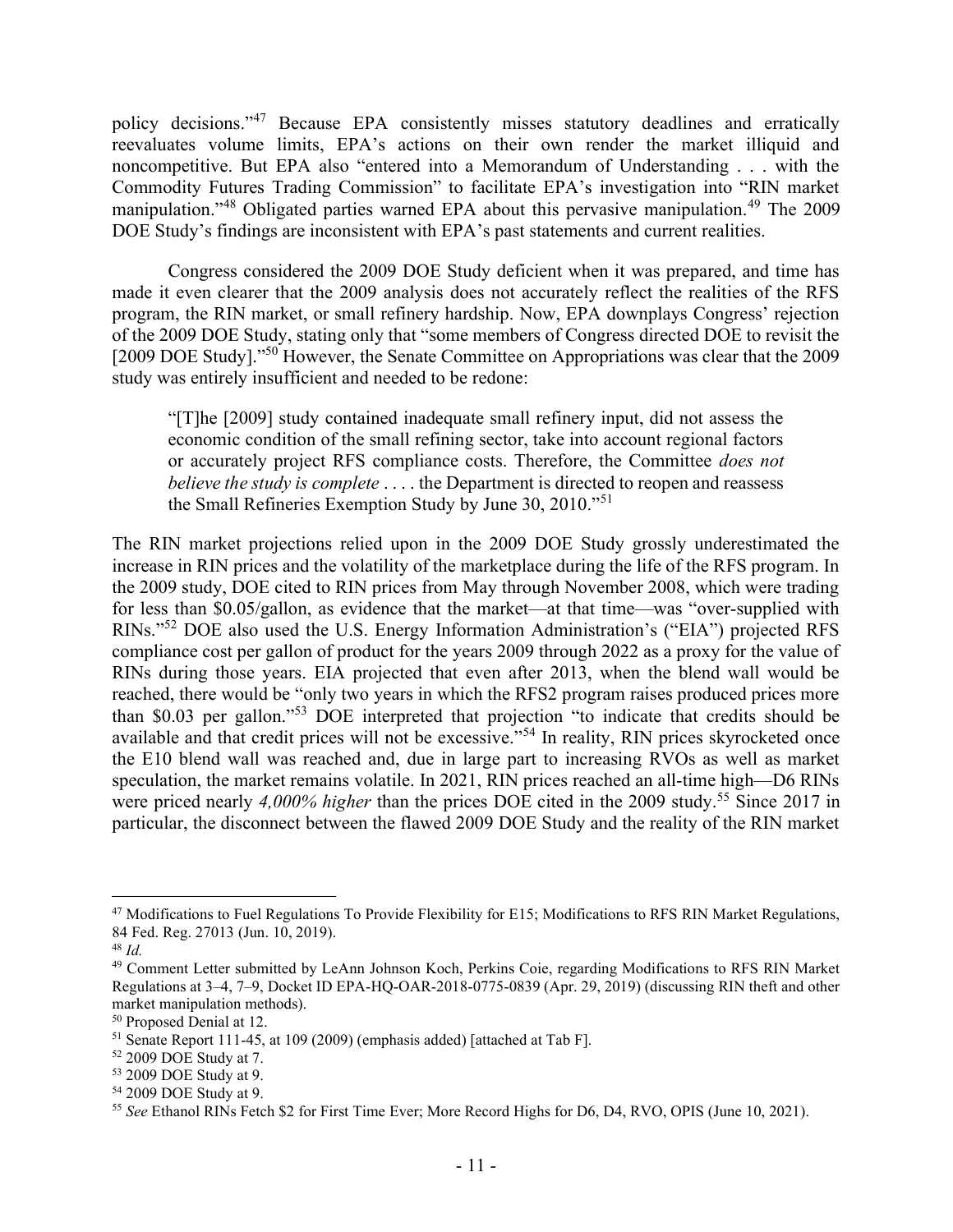has been breathtaking. RIN prices have been volatile, reacting to rumor, rulemaking (or lack thereof), judicial determinations, suggesting the market is far from operating "as intended":<sup>56</sup>



Figure – RIN Price History and Major Events

Because the projections in the 2009 DOE Study were wildly inaccurate, there is no merit to EPA's attempts to revive the study.

In addition to the inaccurate projections, DOE also littered the 2009 study with caveats and assumptions, rendering its conclusions unreliable and not useful. At the time DOE was preparing the study, credits were readily available at a "nominal value" and "compliance volumes [had] been in excess of the RFS requirements."<sup>57</sup> DOE based its assumption that small refineries would not experience DEH on those conditions, which have not existed for nearly a decade. DOE rightly observed that, at the time the study was prepared, "[i]t is too early to project whether these [RIN] markets will continue to be liquid and competitive."<sup>58</sup> And it is true that the 2009 DOE Study failed to predict the "economic downturn [that] reduced the profitability of the refining industry, which has disproportionately impacted some small refiners," "the expiration of the biodiesel production credit [that] reduced production and [ ] caused the price of biomass-based diesel RINs to increase," and, importantly, the 2009 DOE Study did not "capture the unique factors contributing to disproportionate economic hardship" because DOE had failed to consult with individual small refineries.<sup>59</sup>

<sup>56</sup> Proposed Denial at 21.

<sup>57</sup> 2009 DOE Study at 2.

<sup>58</sup> 2009 DOE Study at 13.

<sup>59</sup> 2011 DOE Study at 1–2.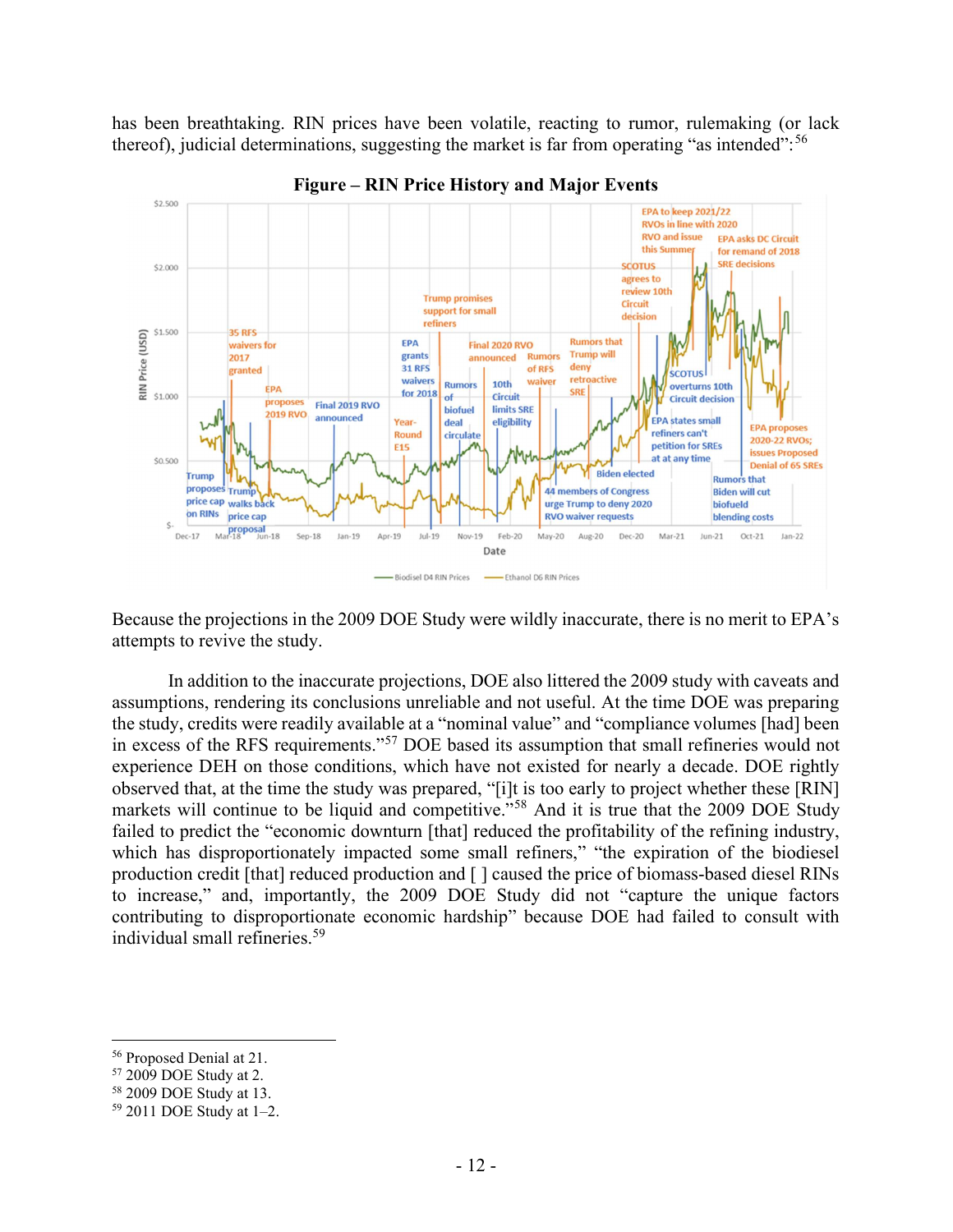### 3. EPA has abandoned its over ten-year practice of adopting the 2011 DOE Study because it does not support the Agency's new conclusions.

The projections relied upon in the 2009 DOE Study could not be further from the realities of the RIN market. That is precisely why Congress required DOE to reassess the market and the effects of the RFS on small refineries. Once DOE performed the detailed analysis missing from the 2009 study of how the RFS program would evolve over time and cause harm to small refineries, Congress approved the 2011 DOE Study. In 2016, the Senate Committee on Appropriations directed EPA "to follow DOE's recommendations which are to be based on the original 2011 Small Refinery Exemption Study" and if EPA ever disagreed with DOE's recommendation, EPA was directed to "provide a report to the Committee on Appropriations and to the Secretary of Energy that explains the Agency position. Such report shall be provided 10 days prior to issuing a decision on a waiver petition."<sup>60</sup> The Senate's language and directive has been carried forward for several years, most recently in the Consolidated Appropriations Act for 2021.<sup>61</sup> In the Proposed Denial, EPA fails to explain why it is defying the Senate's directive.

## 4. EPA has not established a legitimate basis for abandoning the 2011 DOE Study.

EPA is proposing to resurrect the 2009 DOE Study, despite not only Congress' admonishment of that study and DOE's subsequent assessment that the findings were incorrect, but also a decade's worth of real data that contradicts the projections made in the 2009 DOE Study. Quite simply, EPA is abandoning its longstanding adoption of the 2011 DOE Study because the findings in that study do not support EPA's newfound and politically motivated interpretation of small refinery hardship relief.

For nearly a decade, EPA adopted the 2011 DOE Study and its findings, acknowledging the expertise DOE provides to the evaluation process:

DOE's expertise in evaluating economic conditions at U.S. refineries is fundamental to the process both DOE and EPA use to identify whether DEH exists for petitioning small refineries in the context of the RFS program. After evaluating the information submitted by the petitioner, DOE provides a recommendation to EPA on whether a small refinery merits an exemption from its RFS obligations. As described in the DOE Small Refinery Study, DOE assesses the potential for DEH at a small refinery based on two sets of metrics. . . . DOE's recommendation informs EPA's decision about whether to grant or deny an SRE petition for a small refinery.<sup>62</sup>

<sup>60</sup> S. Rep. No. 114–281 at 71 (2016).

<sup>61</sup> See Pub. L. No. 116-260 (Mar. 2021), https://www.congress.gov/117/cprt/HPRT43750/CPRT-117HPRT43750.pdf.  $62$  Memorandum from A. Idsal, Acting Assistant Administrator, EPA Office of Air and Radiation, to S. Dunham, Director, EPA Office of Transportation and Air Quality (Aug. 9, 2019) [attached at Tab G].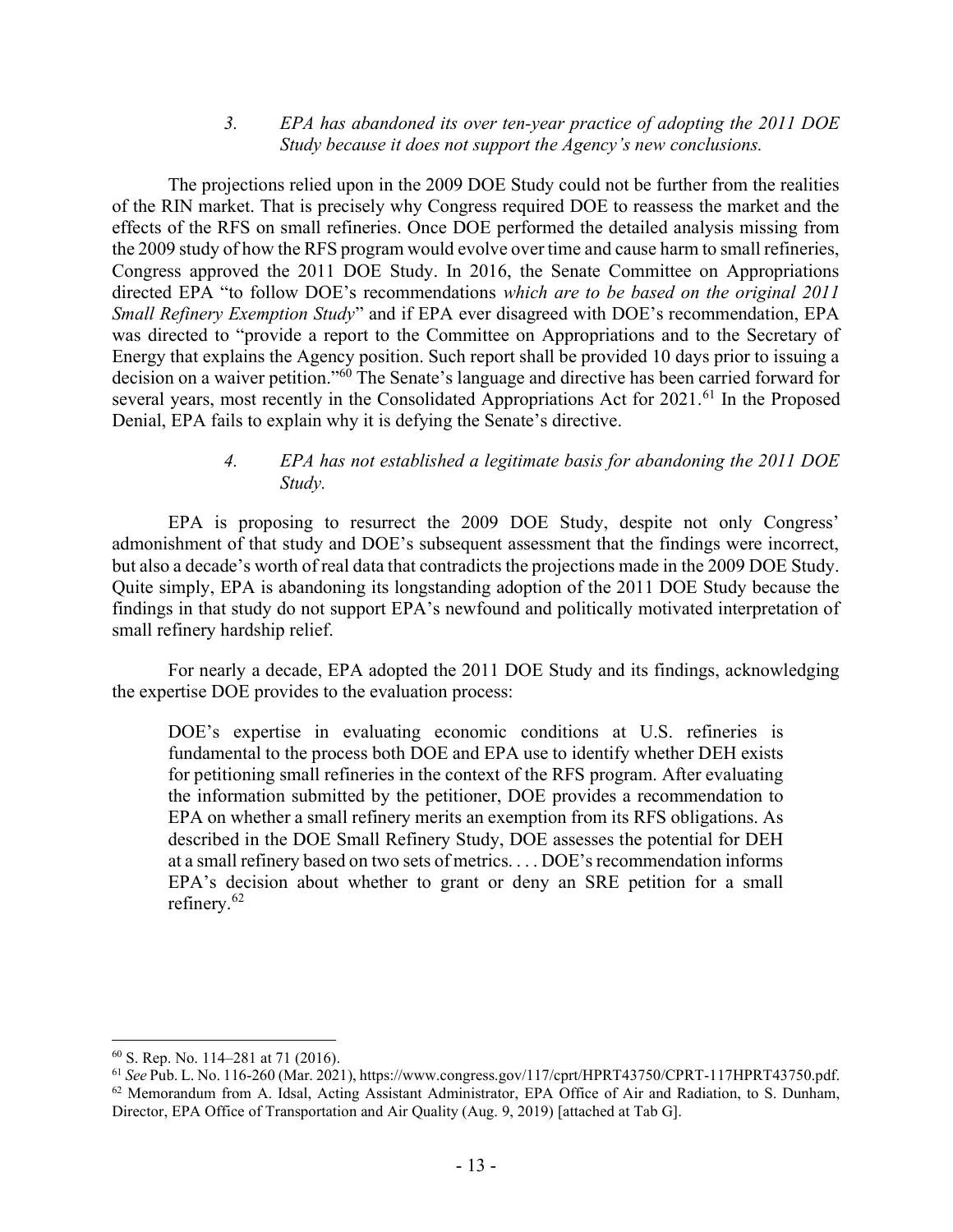Also during that time, EPA made clear that it was consulting with DOE by considering DOE's recommendation whether a refinery merited exemption from the RFS, which was based on DOE's evaluation of a refinery on the basis of the two sets of metrics.<sup>63</sup>

For as long as DOE has been applying the scoring matrix, and EPA has been evaluating petitions for small refinery hardship relief, DOE has made clear that there was insufficient information to score metric 2.d, which measures whether a small refinery's RVO is a net cost or a net revenue. While this metric was not scored in the 2011 Study because of an alleged "lack of consistency" among the responders to the DOE small refiner survey, DOE expressly noted that "depending upon the business model of the small refiner, complying with their RVO can either be a net cost if they purchase all of their RINs or can generate revenue should they be able to actively trade RINs in the open marketplace."<sup>64</sup>

Now, EPA claims DOE never "assess[ed] in [the 2011 DOE Study] whether their assumptions that refiners bear different costs for RINs and that they may not be able to pass these costs onto consumers in the marketplace actually occurred."<sup>65</sup> That is not true. DOE understood that parties would experience RFS costs differently—that is why DOE included metric 2.d ("RINs net revenue or cost") in the scoring matrix. It particularly understood that RIN prices would become untethered from the price of blending after the E10 blend wall<sup>66</sup> was reached—a concept that has grounded our understanding of the RFS for nearly 10 years but is not mentioned once in the Proposed Denial. As stated above, DOE predicted that as the RFS mandate increases, RINshort parties "will need to purchase RINs and could suffer significant economic hardship."<sup>67</sup>

### B. EPA's transformation of the individual hardship petition process contravenes the Clean Air Act.

The Clean Air Act mandates that EPA's decision on an individual SRE petition be based on (1) the refinery-specific information provided in SRE petitions and (2) consultation with DOE.<sup>68</sup> What the statute does *not* contemplate is inviting adversaries of small refineries, such as biofuels groups, to participate and attack SREs without *any* information about small refineries.

Until now, EPA consistently has issued decisions on SRE petitions through the informal adjudication process, and there is good reason for that. SRE petitions provide information to the federal government that demonstrates the disproportionate economic hardship caused by RFS compliance. That information is extremely sensitive and candid in its description of the refineries' hardship due to RFS compliance. It illustrates the vulnerability experienced by small refineries, both financially and commercially. Small refineries have gone to great lengths to maintain and defend the confidentiality of the financial and business information they provide in their hardship petitions. That is because, if released, the information could allow competitors, customers, and

<sup>&</sup>lt;sup>63</sup> See Excerpt from redacted 2017 decision document [attached at Tab H].

<sup>64</sup> 2011 DOE Study at 35.

<sup>65</sup> Proposed Denial at 22.

<sup>66</sup> "A blend wall is the aggregate limit to which a renewable fuel can be blended into its recipient motor fuel. The blend wall reflects both physical limitations and regulatory restrictions on the ability of the vehicle/fuel system to absorb renewable fuels. As a result, a blend wall is specific to a particular renewable fuel and specific to a particular motor fuel." 2011 DOE Study at 13.

<sup>67</sup> Id. at 17–18.

<sup>68</sup> 42 U.S.C. § 7545(o)(9)(B)(ii).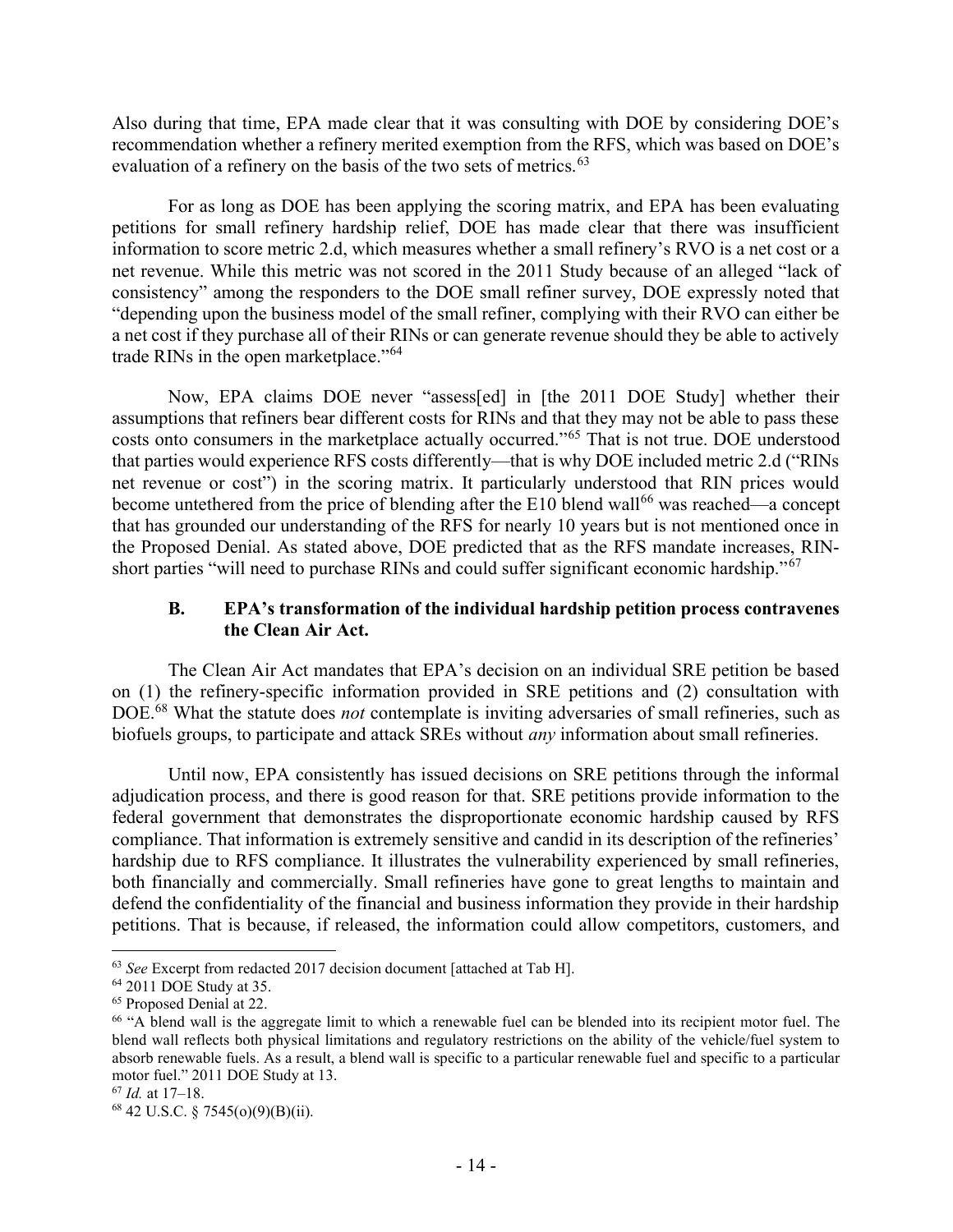suppliers to seize upon the identified vulnerabilities to inflict reputational harm and gain a competitive advantage through any number of methods. And yet, EPA is not only allowing but encouraging input from biofuels groups and others vehemently opposed to any form of relief for small refineries, even though these outside parties have no understanding of the confidential business information provided by small refineries.

In fact, EPA is the only party with access to all the information informing its conclusions on the SRE petitions. EPA has not disclosed any of its underlying data to the public, let alone the small refinery petitioners. EPA's assertion that "all obligated parties recover the cost of acquiring RINs by selling the gasoline and diesel fuel they produce at the market price, which reflects these RIN costs (RIN cost passthrough)" is based on scant data that EPA has interpreted incorrectly.<sup>69</sup> In total, EPA cites to only one academic study<sup>70</sup> and the working paper version of the published article.<sup>71</sup> Otherwise, EPA relies heavily on an internal memorandum from  $2015$ .<sup>72</sup> EPA does not address additional studies that directly contradict its assertion of full RIN cost passthrough, and even the single study that the Agency does cite does not support EPA's position.

Also missing from the Proposed Denial is any form of in-depth analysis of the voluminous small refinery information provided to EPA over the past three years. EPA only selectively discusses small refinery information and, in doing so, gravely mischaracterizes that information. As discussed above, the small refinery information, without question, is CBI and should not be discussed by EPA in a public adjudication or rulemaking involving small refineries' direct competitors. The confidentiality of this information underscores the absurdity of  $(1)$  EPA's attempt to characterize its public and industry-wide analysis as an adequate evaluation of individual small refinery petitions and (2) EPA's request for public comment on the fate of confidential small refinery petitions.

In the Proposed Denial, EPA employs an administrative "process" that includes the hallmarks of both rulemaking<sup>73</sup> and adjudication (though not the individualized, informal adjudication required by the statute).<sup>74</sup> Like a rulemaking, the Proposed Denial attempts to provide "the whole or part of [EPA's] statement  $\dots$  designed to  $\dots$  interpret, or prescribe law or policy."<sup>75</sup> EPA is explicit: the Proposed Denial "articulat[es] EPA's current interpretation of its statutory authority."<sup>76</sup> EPA's chosen notice and comment procedure is its "process for formulating" that rule.<sup>77</sup> The Proposed Denial also acts like an adjudication by attempting to resolve pending

<sup>69</sup> Proposed Denial at 26.

<sup>&</sup>lt;sup>70</sup> Knittel, C.R., Meiselman, B.S., and Stock, J.H. 2017. The Pass-Through of RIN Prices to Wholesale and Retail Fuels under the Renewable Fuel Standard. Journal of the Association of Environmental and Resource Economists 4(4), 1081–1119.

 $71$  The working paper examining subsequent data: Knittel, C.R., Meiselman, B.S. and Stock, J.H., 2016. The Pass-Through of RIN Prices to Wholesale and Retail Fuels under the Renewable Fuel Standard: Analysis of Post-March 2015 Data. Working Paper.

<sup>72</sup> Burkholder, D., 2015. A preliminary assessment of RIN market dynamics, RIN prices, and their effects. Office of Transportation and Air Quality, US EPA.

 $73$  The Proposed Denial eschews the label "rulemaking," asserting that it "is not subject to the various statutory or other provisions applicable to a rulemaking." Proposed Denial at 7.

<sup>74</sup> See 42 U.S.C. § 7545(o)(9)(B)(ii).

<sup>&</sup>lt;sup>75</sup> 5 U.S.C. § 551(4) (defining a "rule" under the APA).

<sup>76</sup>Proposed Denial at 7.

 $77\overline{5}$  U.S.C. § 551(5) (defining a "rule making" under the APA).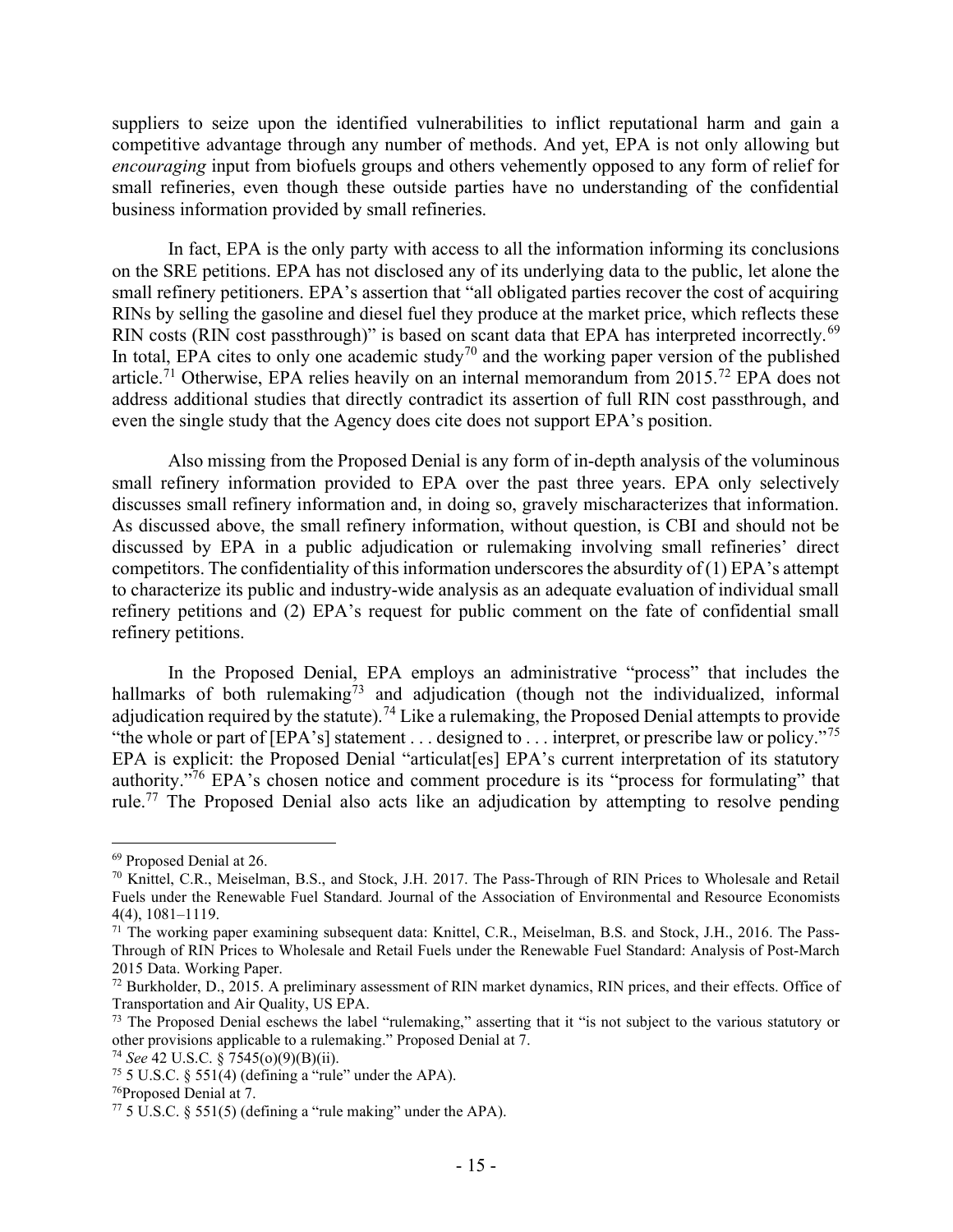petitions by applying EPA's rule retroactively—something that cannot be done through rulemaking.<sup>78</sup> But as an adjudication, the Proposed Denial is unlawful because it is not an individual, informal adjudication that addresses the refinery-specific facts raised in each SRE petition. (At a recent hearing, EPA called the Proposed Denial a "mass decision."<sup>79</sup>) Instead, EPA's request for public comment on the Proposed Denial appears to be a means to amass political support for the wholesale denial of 65 pending SRE petitions and the dramatic change in the Agency's evaluation of SRE petitions that effectively renders meaningless the SRE provision in the Clean Air Act.

### C. EPA's decision to upend the SRE program appears to be influenced by inappropriate political concerns.

Media reports indicate that in November 2021, Agriculture Secretary Tom Vilsack assured that EPA has "committed" that the forthcoming renewable fuel blending quotas "won't be undercut by waivers."<sup>80</sup> The Secretary's statement suggests that he knew EPA's decision on the pending SRE petitions before EPA issued the Proposed Denial. As a matter of law, any influence from the United State Department of Agriculture ("USDA") is improper. The Clean Air Act does not give USDA any authority or role over SRE decisions. See 42 U.S.C. §7545(o)(9)(B)(ii) (the CAA authorizes only "the Administrator [of EPA], in consultation with the Secretary of Energy," to act on petitions from small refineries). Thus, there is no valid rationale for USDA's participation in or influence over the decision-making process.

While Secretary Vilsack's statement is alone cause for serious concern about the integrity of the SRE decision-making process, his statement is not the only example of USDA's apparent involvement in, and potential influence over, SRE decisions. Media reports indicated that USDA also tried to influence EPA to reduce the number of small refinery hardship exemptions for the 2018 compliance year. Prior to the issuance of EPA's decisions, former Secretary of Agriculture Sonny Perdue was tasked with reconsidering the Administration's approach to granting hardship relief to small refineries.<sup>81</sup> And roughly one week after the 2018 hardship decisions were released, former President Trump held a meeting to discuss those decisions with not only former Administrator Wheeler, but also officials from USDA, including the Secretary and former Deputy Secretary of Agriculture Stephen Censky, <sup>82</sup> as well as Terry Branstad, the Ambassador to China at that time and former Governor of Iowa, the largest corn producer in the United States.<sup>83</sup> The

<sup>78</sup> E.g., Bowen v. Georgetown Univ. Hosp., 488 U.S. 204, 208–09 (1988); Treasure State Res. Indus. Ass'n v. EPA, 805 F.3d 300, 305 n.1 (D.C. Cir. 2015) ("[T]he APA prohibits retroactive rulemaking." (citing 5 U.S.C. § 551(4), defining a "rule" as "an agency statement of general or particular applicability and future effect")).

 $^{79}$  Tr. at 8, Status Conference, Cross Oil Refin. & Mktg., Inc. v. Regan, Case No. 21cv1825 (D.D.C. Jan. 20, 2022) [attached at Tab I].

<sup>&</sup>lt;sup>80</sup> Jennifer A. Dlouhy, Biofuel Quotas Won't Be Undercut by Refinery Waivers: Vilsack, BLOOMBERG LAW (Nov. 4, 2021).

<sup>&</sup>lt;sup>81</sup> See Rob Hotakainen and Marc Heller, Trump under growing pressure to block refinery waivers, E&E GREENWIRE, June 21, 2019; see also Chris Clayton, Backlash Over Perdue Influence: Senators Want President to Keep Ag Secretary Out of EPA Small-Refinery Decisions, PROGRESSIVE FARMER, July 1, 2019; Refiners: Restrict USDA Access to Small-Refinery Waivers Information, PROGRESSIVE FARMER, Jul. 9, 2019.

<sup>&</sup>lt;sup>82</sup> Before becoming the former Deputy Secretary, Stephen Censky served as chief executive officer of the American Soybean Association for 21 years, an organization openly opposed to small refinery exemptions.

<sup>83</sup> See Jennifer Jacobs, Jennifer A Dlouhy, and Mario Parker, Trump Seeks to Allay Farm-State Uproar in Oval Office Meeting, BLOOMBERG, Aug. 20, 2019; see also Marc Heller, Leaked memo: Trump admin mulls effort to boost ethanol, E&E NEWS, Aug. 23, 2019.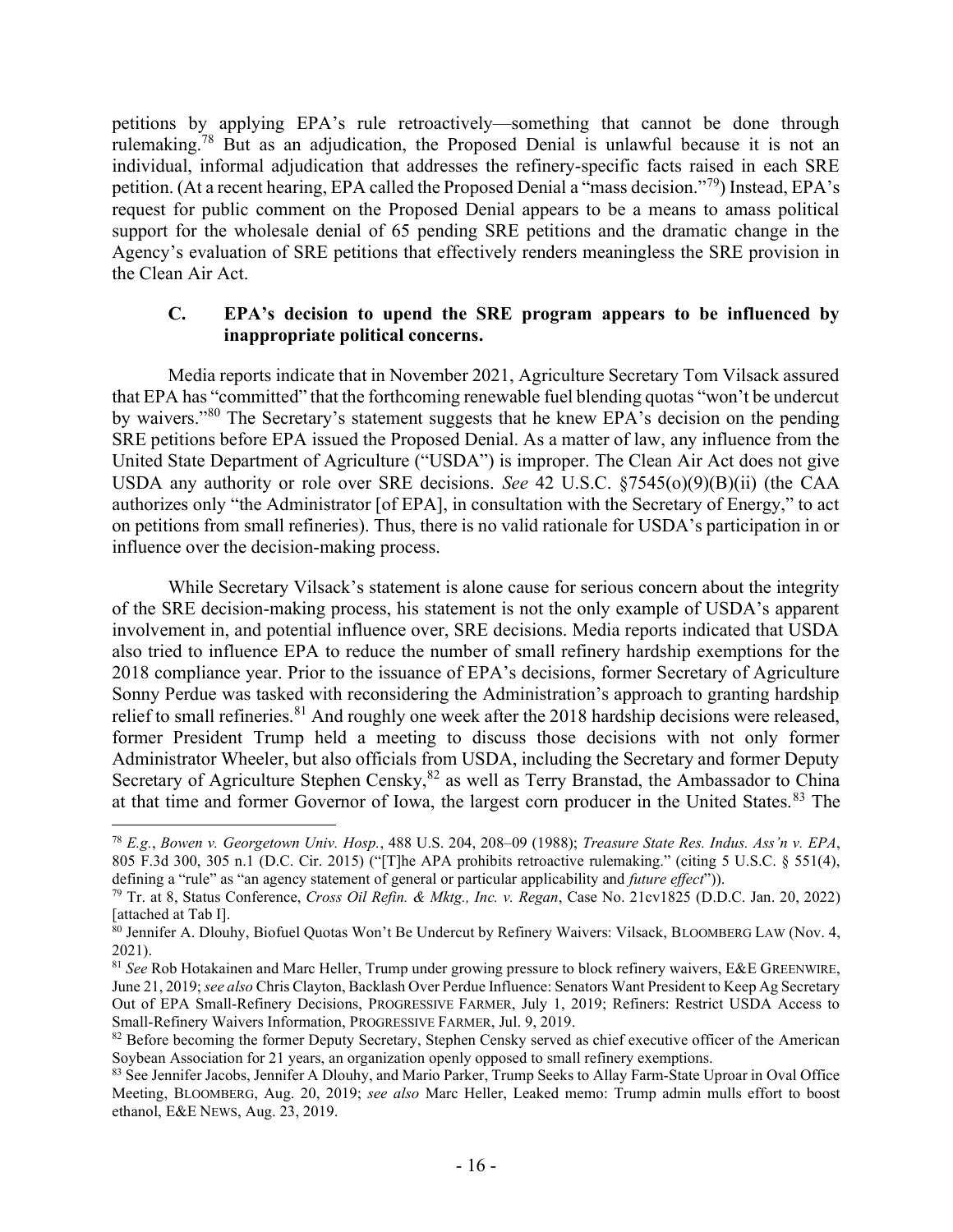mere fact of communications between EPA and USDA regarding SREs is evidence of improper influence. These communications threaten the integrity of the SREs decision-making process, which EPA already is attempting to write out of the Clean Air Act in its Proposed Denial.

Congress has been alerted to USDA's apparent attempts to influence EPA to reduce the number of SREs the Agency granted in the past to garner further political support from the biofuels industry. The Government Accountability Office ("GAO") is now investigating the extent of inappropriate outside influence on the SRE decision-making process.<sup>84</sup>

## IV. EPA's decision to deny the SREs is arbitrary and capricious on the merits.

# A. Independent economic analyses refute EPA's conclusions that RFS compliance costs are the same for all obligated parties and that all obligated parties pass through their compliance costs to customers.

Timothy Fitzgerald, Ph.D.<sup>85</sup> reviewed and commented on the economic analysis presented by EPA in the Proposed Denial.<sup>86</sup> Dr. Fitzgerald concludes that EPA's "RIN cost passthrough" position "is not consistent with the empirical results relevant to this issue in the academic literature."<sup>87</sup> EPA's assertion that "all transactions fully recover RIN costs . . . is relying too heavily on a very small number of results and making an interpretation that is unduly strong given the entire available empirical record. EPA has chosen its interpretation, but in so doing ignores completely evidence that helps paint a more complete picture of how RFS compliance is achieved by different obligated parties."<sup>88</sup> The fact that EPA is "[i]gnoring the substantial evidence from other academic papers that pass-through is imperfect further undermines the . . . interpretation that EPA has elected to make based on results from a single external study." $89$ 

 To test EPA's hypothesis regarding "the extent of pass-through of RIN costs," Dr. Fitzgerald performed an empirical analysis using "[d]aily bulk sales data from a collection of small refiners."<sup>90</sup> As a starting point, Dr. Fitzgerald utilized the same methodology that "seems to be the preferred methodology of EPA" in the Proposed Denial.<sup>91</sup> However, Dr. Fitzgerald used far more recent and relevant data, which "provides an opportunity to test [EPA's] assumption in a large number of applications to determine if it is justified."<sup>92</sup> Dr. Fitzgerald draws several conclusions from this empirical analysis, which refute the outdated, flawed, and overly simplistic "analysis" on which EPA based the Proposed Denial.

 $92$  *Id.* 

<sup>84</sup> On January 30, 2020, as part of GAO's ongoing investigation of SRE decision-making under the RFS, Senator Barrasso and nine other senators requested that GAO expand the investigation to address additional aspects of the small refinery hardship relief, including the extent to which inappropriate political interference is affecting the implementation of the program [attached at Tab J].

<sup>85</sup> Timothy Fitzgerald, Ph.D. is an Associate Professor at the Rawls College of Business at Texas Tech University.

<sup>86</sup> See Fitzgerald Economic Report, [Tab C].

<sup>87</sup> Fitzgerald Economic Report at 1.

 $88$  Id.

 $89$  *Id.* at 5.

<sup>90</sup> Fitzgerald Empirical Analysis at 1, [Tab B].

 $91$  *Id.*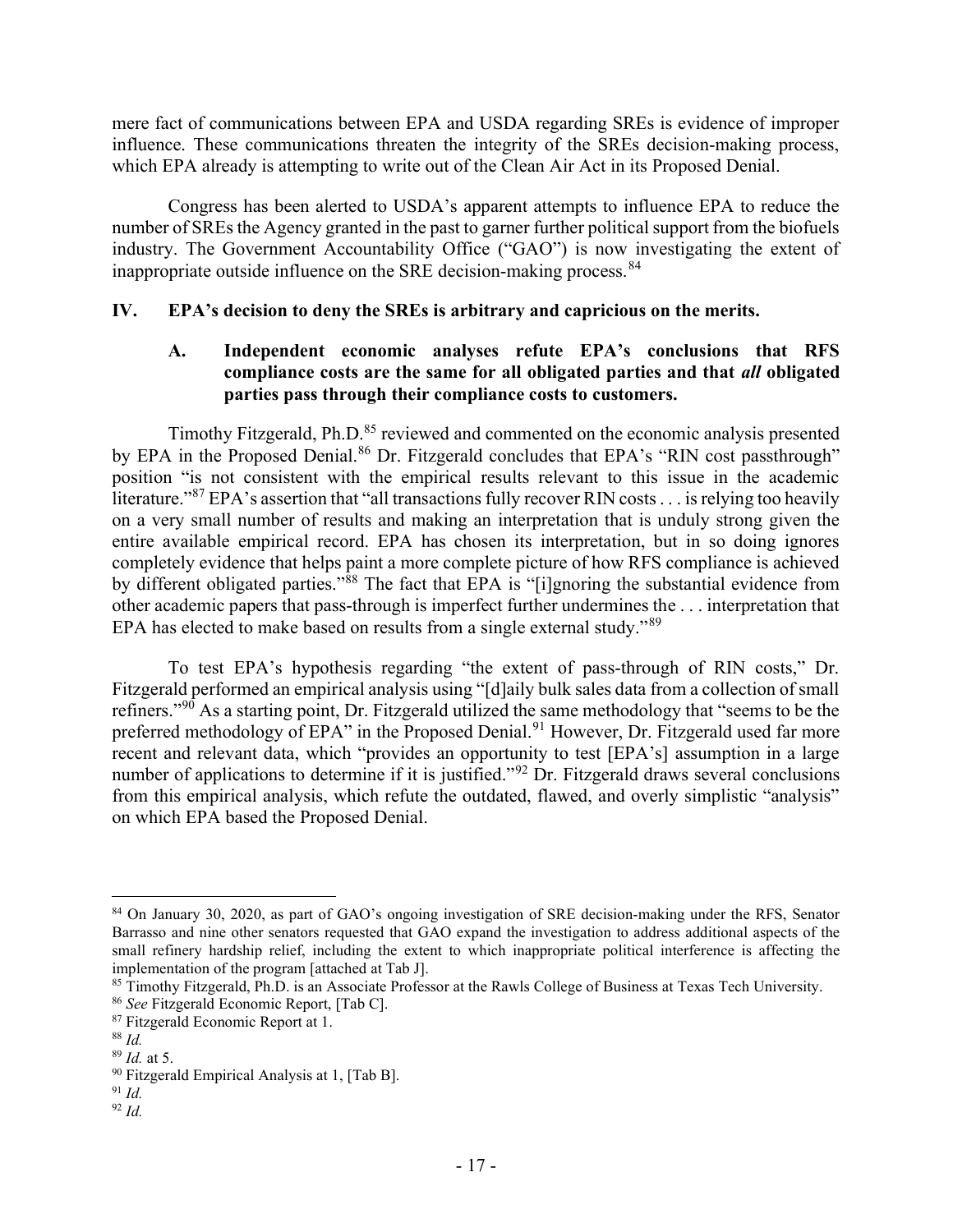Separately, the Louisiana State University Center for Energy Studies ("LSU") analyzed EPA's claims in the Proposed Denial that: (1) RFS compliance costs are the same for all obligated parties, and thus no party bears RFS compliance costs that are disproportionate relative to others' costs; and (2) all obligated parties—including small refineries—recover their compliance costs through the market price they receive when they sell their fuel products and, thus, do not experience any hardship from RFS compliance.<sup>93</sup> LSU's analysis utilizes economic theory, prior empirical research, and public data.

 LSU concludes that "EPA's claim that RFS compliance costs are the same for all obligated parties is implausible."<sup>94</sup> In terms of economic theory, "[t]he fundamental economic rationale for implementing a tradable permit program [like the RFS] in lieu of a simple requirement for each individual firm is *because the costs of compliance differ across firms*."<sup>95</sup> The purpose of a tradable permit program "is to achieve the lowest possible compliance cost market-wide," but "this does not imply that the *average* compliance costs per unit of output is the same for all individual firms."<sup>96</sup> While each refinery may have the option to purchase RINs from the market at the same price, each refinery will have different compliance costs and be impacted differently.<sup>97</sup> EPA's claim is thus contrary to economic theory and belied by EPA's creation of the RIN market in the first place.

 LSU also concludes that EPA's claim that all obligated parties, including small refineries, fully recover their compliance costs is not supported. "[T]he evidence does not suggest full passthrough of all RINs to all fuels in all locations. Thus, it is unlikely that market participants in all situations are able to recover their firm-specific compliance costs through the market price they receive when they sell fuel."<sup>98</sup> In other words, EPA's assertion that "the [RFS] program cannot impose hardship on an individual firm<sup>[]</sup> is implausible in our opinion . . ."<sup>99</sup>

### B. EPA concedes that there are circumstances under which obligated parties cannot pass through their RIN costs.

1. EPA's theory that all RINs are passed through rests on an assumption divorced from the realities of the transportation fuels market.

EPA acknowledges in the Proposed Denial that the passthrough theory can occur only under certain conditions, and RIN costs are *not* passed through when small refineries do not purchase RINs ratably.<sup>100</sup> However, EPA's framing of the issue suggests that all obligated parties can buy RINs on a "ratable basis" to exactly match the volume of their fuel sales.<sup>101</sup> EPA states as follows:

<sup>93</sup> See LSU Economic Report, [Tab A].

<sup>94</sup> Id. at 30.

 $95$  *Id.* at 17 (emphasis in original).

 $96$  *Id.* at iv.

 $97$  *Id.* at 17–21.

 $98$  *Id.* at 35 (emphasis in original).

 $99$  *Id.* at vi.

<sup>&</sup>lt;sup>100</sup> See Proposed Denial at 48–49.

<sup>&</sup>lt;sup>101</sup> EPA defines "ratable basis" as "purchase on a systematic, regular basis the number of RINs needed to satisfy their obligation for all the fuel sold each day." Proposed Denial at 48.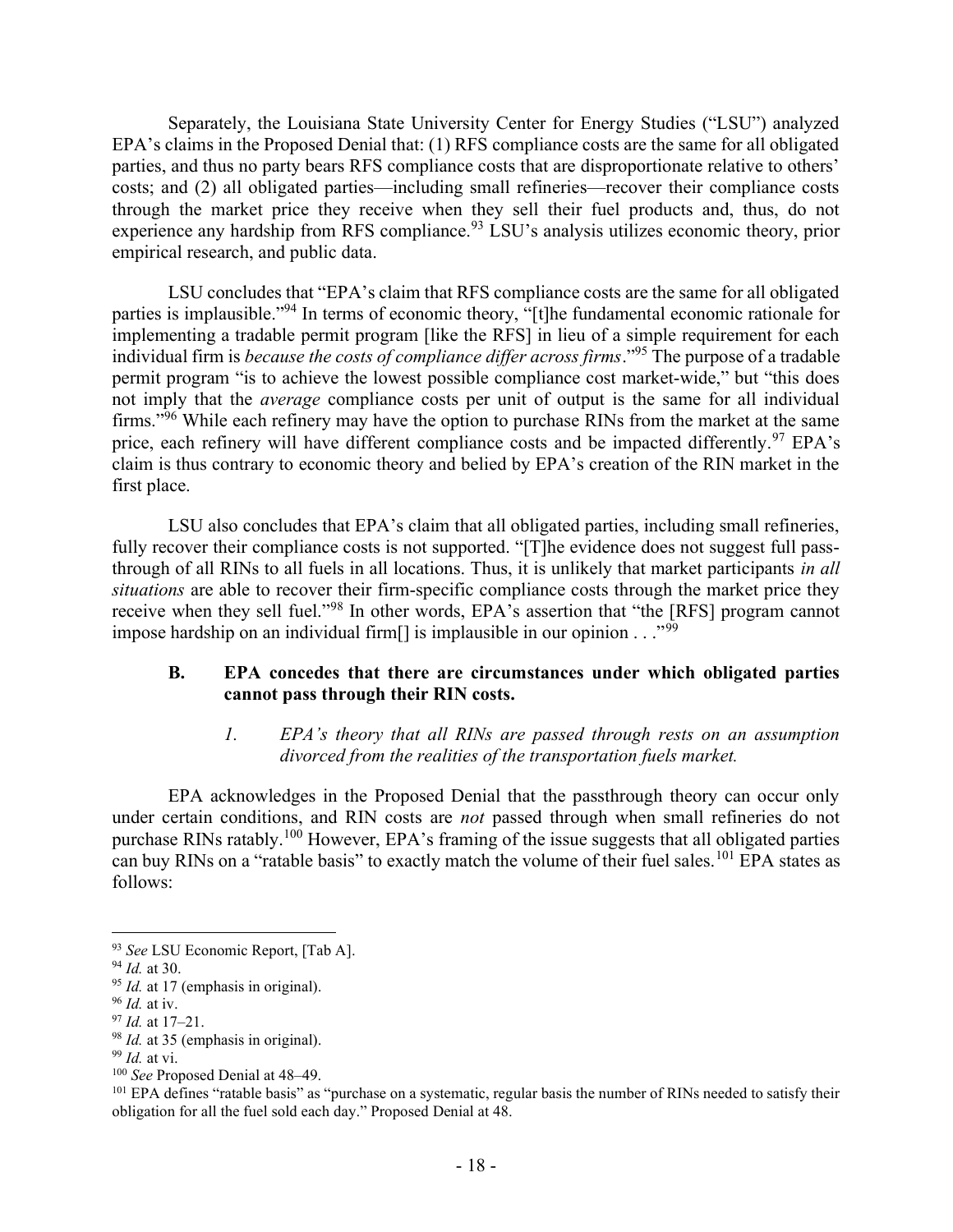Obligated parties that *choose* to purchase the RINs they need for compliance on a ratable basis . . . will recover the cost of the RINs they purchase in the sales price of the petroleum fuel they sell. Conversely, obligated parties that choose to delay RIN purchases, or to purchase excess RINs in advance of producing or importing petroleum fuel, may recover more or less than the price they paid for RINs in the sales price of the petroleum fuel they sell, depending on whether the RIN price on the purchase date is higher or lower than the RIN price on the date the petroleum fuel is sold.<sup>102</sup>

Contrary to EPA's assertion, small refineries cannot simply choose to buy RINs ratably. In other words, EPA's RIN passthrough theory relies on laboratory conditions that in no way resemble the real-world conditions small refineries experience when deciding how to comply. For many small refineries, purchasing RINs ratably is not possible or reasonable for several reasons (volatile and restricted cash flow, lack of access to credit, etc.). Even when small refineries can purchase RINs on a regular basis, they cannot adjust the prices of their fuel in real time to ensure that they recoup their RIN costs.

Even if small refineries could buy RINs ratably, they had reason not to do so. Because many small refineries received SREs in the past, they reasonably relied on that fact when deciding whether to acquire RINs to show compliance for the years for which they again applied for hardship relief. Small refineries had no reason to think EPA would upend the SRE evaluation process and deny all SREs moving forward, and that it would do so years after it was supposed to issue SRE decisions in the first place. Again, EPA fails to take accountability for the ways in which its failures to properly implement the RFS program have negatively affected small refineries.

To present a simplified picture of how small refineries can achieve compliance and recover their costs, the Proposed Denial contains zero discussion of how RIN trading actually works. Instead, EPA claims that "individual business decisions made by an obligated party not to ratably accrue RINs as the obligation accrues, but instead to either purchase RINs in advance or delay RIN purchases until a later date, are speculation in the RIN market, a business activity not required to comply with the RFS program." $103$  To characterize small refinery behavior as "speculation" $104$  is disingenuous. EPA's statement reflects a naïve understanding of business behavior. Speculation is defined as "investment in stocks, property, or other ventures in the hope of gain but with the risk of loss."<sup>105</sup> Small refineries are not entering the RIN market in an attempt to make profit. They are RIN-short obligated parties *required* to show compliance with the RFS program and, because they are dependent on the RIN market to do so, they have no choice but to purchase RINs in the marketplace. If small refineries could avoid the RIN market altogether, they certainly would. Put simply, small refineries are making decisions about regulatory compliance, not speculating.

In contrast to small refineries, other parties do speculate in the RIN market, because EPA allows them to do so. The Clean Air Act directed EPA to create a credit trading program in which the credits, or RINs, could be generated by parties that "over complied" and sold only to parties

<sup>102</sup> Proposed Denial at 48–49 (emphasis added).

<sup>103</sup> Proposed Denial at 49.

<sup>104</sup> Proposed Denial at 50.

<sup>105</sup> Speculation, LEXICO (2022), https://www.lexico.com/en/definition/speculation.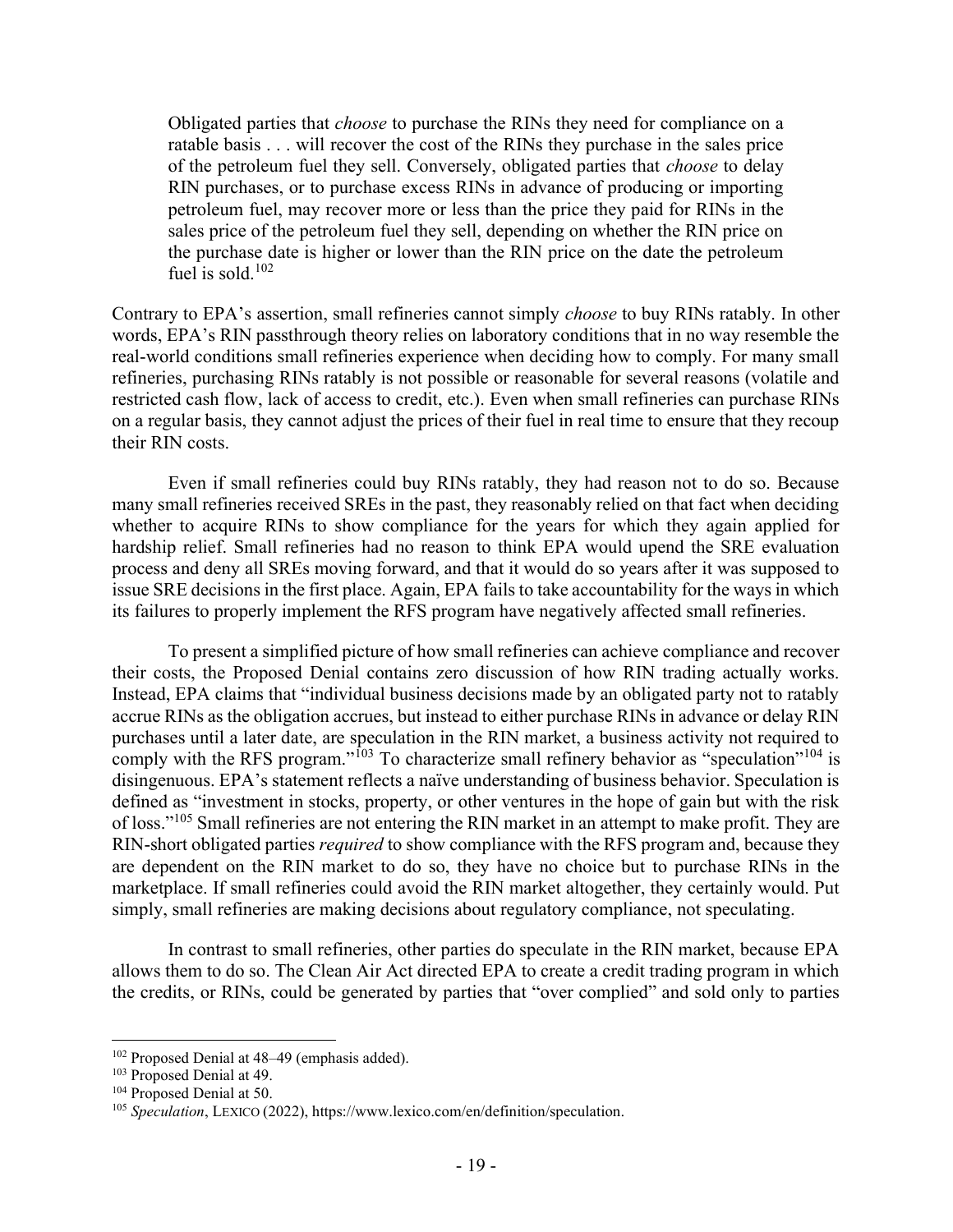that needed them for compliance.<sup>106</sup> Instead, EPA created a program in which any person may participate, generating credits for blending at any level they choose and selling RINs to anyone for any purpose. As a result, the RIN market has been captured and is controlled by large integrated refineries that generate excess RINs, large retailers (who control their own blending but are not obligated parties), and traders, all of whom are seeking to make a profit in the market.

EPA's theory that there is full RIN cost passthrough rests on the assumption that all obligated parties can buy RINs to exactly match their fuel sales in real time. Because that assumption is incorrect, EPA's theory necessarily falls apart. By characterizing the costs incurred by small refineries as a mere consequence of not buying RINs ratably, EPA concedes its passthrough phenomenon fails in real-world conditions. Its only remaining argument is a bad one made in an attempt to effectively rewrite SREs out of the statute—that RIN costs are not caused by the RFS and therefore cannot be "considered" by the Agency.<sup>107</sup>

### C. EPA ignores the structural characteristics of small refineries that Congress and DOE understood made them susceptible to hardship.

EPA summarily concludes no small refineries are experiencing hardship. This contradicts the U.S. Court of Appeals for the Fourth Circuit's admonition that EPA must consider the ability of the individual small refinery to pass through its RIN costs and may not rely on an industry-wide conclusion. When assessing the RFS compliance costs for an individual small refinery, EPA must do more than cite to conclusions about "the refining industry as a whole."<sup>108</sup> The Fourth Circuit determined that it was arbitrary and capricious for EPA to rely on "an industry-wide study and a nonspecific nationwide trend" while "ignor[ing] specific evidence suggesting that [RIN] prices had a negative effect" on an individual small refinery.<sup>109</sup> To ignore a small refinery's "specific evidence" would render meaningless the analysis of a small refinery's DEH and would, therefore, be arbitrary and capricious.<sup>110</sup>

To supports its position that RIN costs are fully passed through by all parties, EPA claims that if passthrough were not occurring, "we would expect to see refiners avoiding RFS obligations"<sup>111</sup> by shifting production to non-obligated fuel (e.g., jet fuel or exports). This statement completely ignores the physical and financial impediments that prevent small refineries from pivoting business portfolios.<sup>112</sup> Moreover, many small refineries have made adjustments, including increasing blending capabilities, yet still experience hardship. Small refineries are submitting individual confidential comments showing why the Proposed Denial is inaccurate as applied to their refineries. It is critical that EPA evaluate these comments and assess each small refinery on an individual basis.

Ultimately, EPA's position that effectively writes SREs out of the Clean Air Act contradicts congressional intent. The RFS is not an "adapt or die" program. Rather, Congress

 $106$  42 U.S.C. § 7545(o)(5)(A)(i).

<sup>&</sup>lt;sup>107</sup> See supra Part II.B. regarding the proper interpretation of the Clean Air Act's DEH causation requirement.

<sup>108</sup> Ergon-W. Va., Inc. v. EPA, 896 F.3d 600, 613 (4th Cir. 2018) (emphasis added).

 $109$  *Id.* 

<sup>110</sup> Ergon-W. Va., 896 F.3d at 613.

<sup>&</sup>lt;sup>111</sup> Proposed Denial at 26.

<sup>&</sup>lt;sup>112</sup> Supra Part I.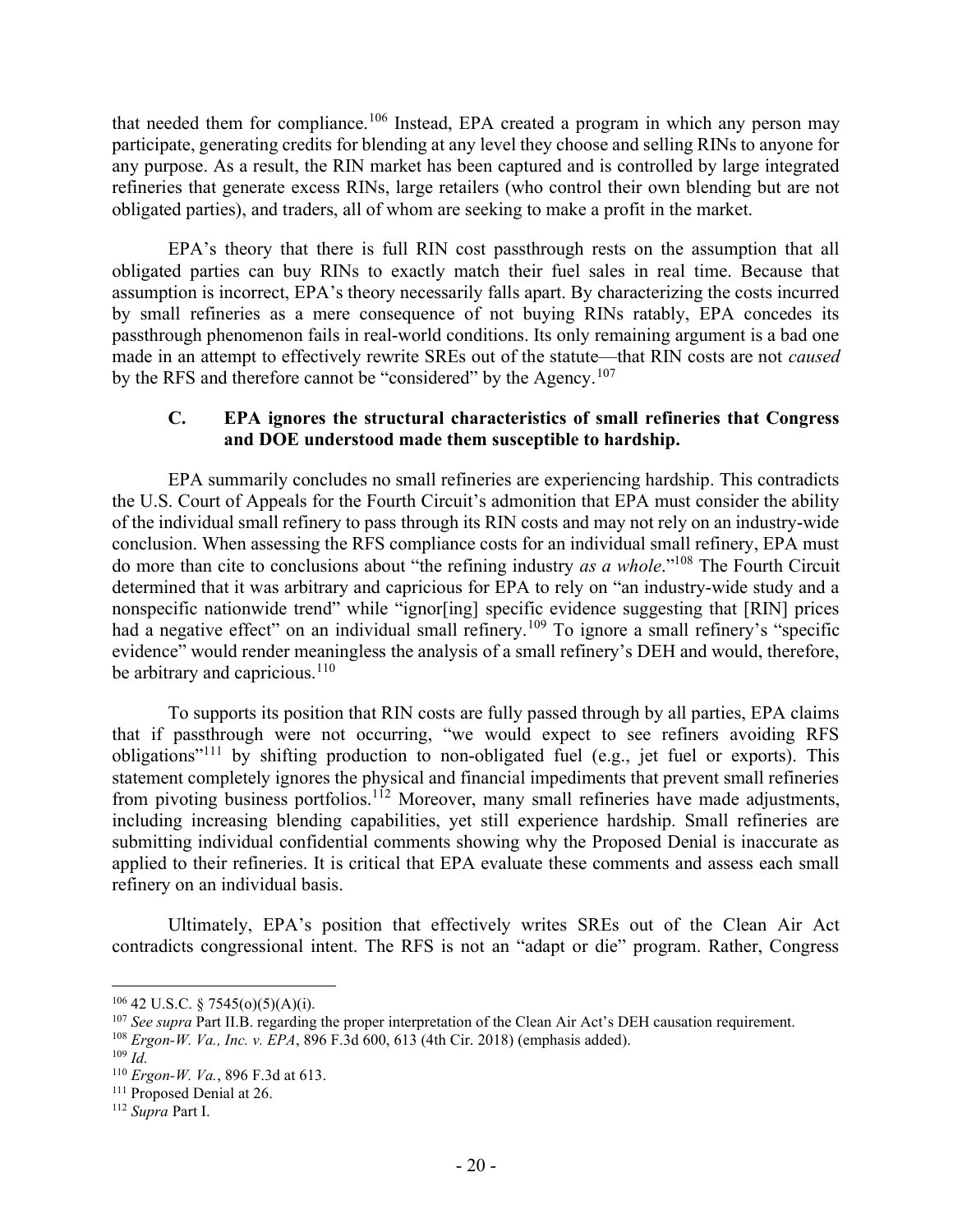established the possibility of hardship relief "at any time" to help small refineries remain competitive and profitable.<sup>113</sup> The United States Supreme Court recently upheld this logic, finding that if Congress intended the small refinery hardship relief provision to be a sunset provision, under which small refineries' ability to seek relief due to DEH had a time limit, then Congress chose "an odd way to achieve it."<sup>114</sup>

## V. EPA's new interpretation cannot apply retroactively to the pending petitions or the 2018 SREs.

EPA aims to apply the Proposed Denial to not only the pending hardship petitions, but also the 2018 remanded decisions issued two and a half years ago. On December 8, 2021, the day after EPA issued the Proposed Denial, the U.S. Court of Appeals for the D.C. Circuit remanded the 2018 SREs to the Agency.<sup>115</sup> On January 3, 2022, nearly a month after the remand order and nearly halfway through the comment period for the Proposed Denial, EPA notified small refineries for the first time that the Agency was considering including the 2018 SREs under the Proposed Denial, which could result in the reversal of more than 30 previously granted exemptions. Thus, EPA intends to apply the Proposed Denial to all pending petitions and previously granted petitions from compliance year 2018.<sup>116</sup> The pending petitions include at least  $\overline{63}$  petitions that, by statute, EPA should have decided before EPA issued the Proposed Denial.<sup>117</sup> And, of course, EPA *already* granted the 2018 SREs. EPA cannot retroactively apply the Proposed Denial to any of the pending hardship petitions or the 2018 SREs.

# A. Pending petitions

Even assuming that EPA's new interpretation is permissible (it is not, see supra Part II), and regardless of whether the Proposed Denial is a rulemaking, an adjudication, or both, $118$ retroactive application is impermissible here. "[A]dministrative rules will not be construed to have retroactive effect unless their language requires this result."<sup>119</sup> And even when a rule itself purports to be retroactive and there are other "substantial justification[s] for" that application, courts will "be reluctant to find such authority absent an express statutory grant."<sup>120</sup> Although EPA intends to apply its new rule retroactively,<sup>121</sup> the Clean Air Act does not provide the necessary "express" statutory grant." But even if it did, "the APA prohibits retroactive rulemaking."<sup>122</sup> EPA cannot retroactively apply its new rule to any of the pending hardship petitions.

 $113$  42 U.S.C. § 7545(o)(9)(B)(i).

<sup>&</sup>lt;sup>114</sup> HollyFrontier, 141 S. Ct. 2172, 2180 (2021); see also supra Part II.B regarding the Supreme Court's rejection of an argument that Congress intended for the SRE provisions to eventually sunset on their own.

<sup>115</sup> Order, Sinclair Wyo. Refin. Co. v. EPA, No. 19-1196 (D.C. Cir. Dec. 8, 2021), Doc. No. 1925942.

<sup>116</sup> Proposed Denial at 6.

 $117$  42 U.S.C. § 7545(o)(9)(B)(iii); 40 C.F.R. § 80.1441(e)(2)(ii).

<sup>118</sup> See supra Part III.B.

<sup>119</sup> Georgetown Univ. Hosp., 488 U.S. at 208.

 $120$  *Id.* at 208-09

 $121$  Proposed Denial at 6–7 (explaining that EPA intends to apply EPA's new interpretation to "deny all the pending petitions" for hardship relief).

<sup>&</sup>lt;sup>122</sup> Treasure State, 805 F.3d at 305 n.1 (citing 5 U.S.C. § 551(4), defining a "rule" as "an agency statement of general or particular applicability and *future effect*")).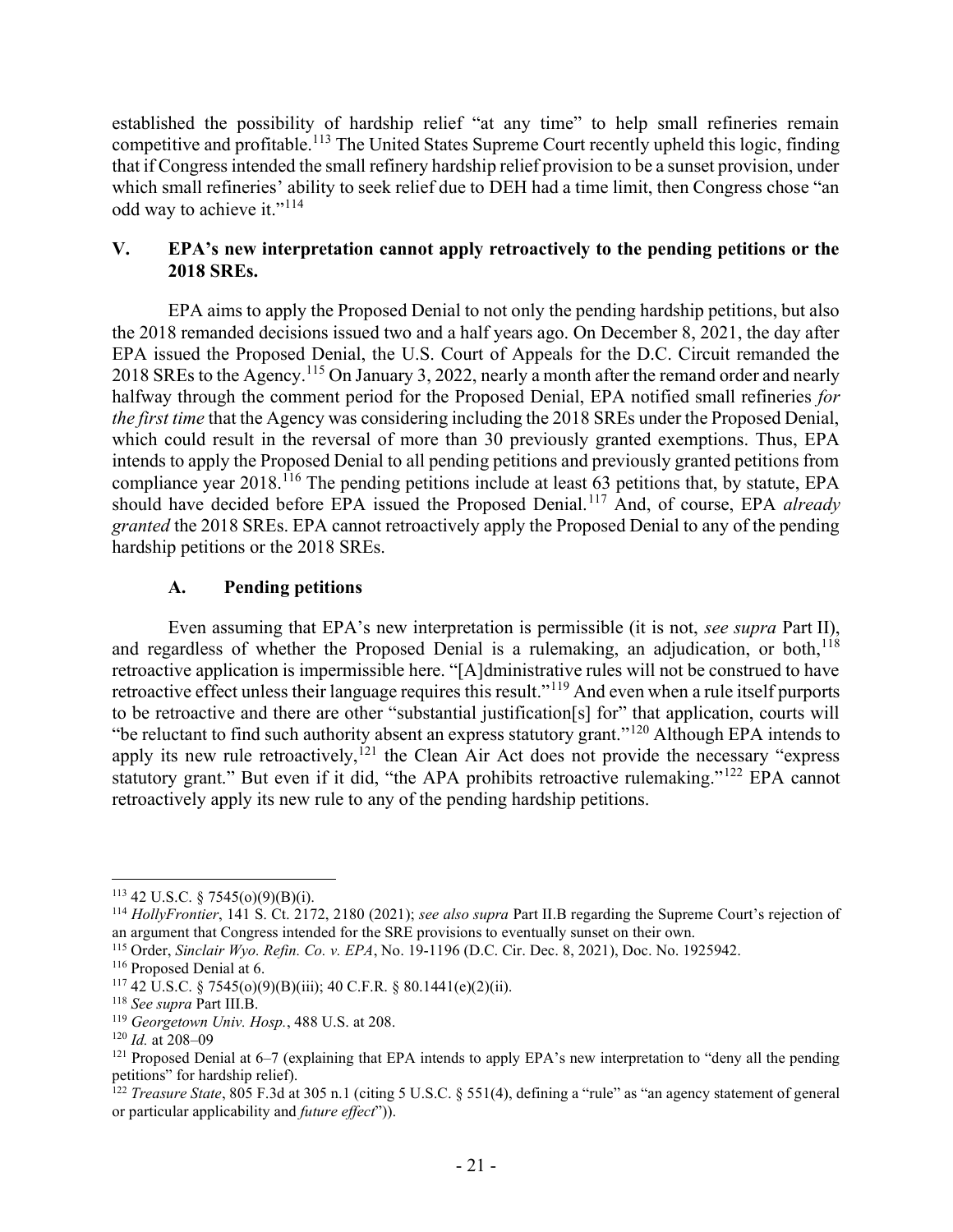Retroactive application of any adjudicatory aspect of the Proposed Denial is equally unlawful. EPA did not provide fair notice of this new interpretation, which eliminates SREs, in violation of small refineries' due process rights.<sup>123</sup> "Notice is fair if it allows regulated parties to identify, with *ascertainable certainty*, the standards with which the agency expects [them] to conform."<sup>124</sup> Retroactive application of a new legal rule is unlawful if a party has conformed its conduct to a prior legal regime.<sup>125</sup> In addition, courts disfavor retroactivity when the agency is merely effectuating a change in policy, not correcting a legal error.<sup>126</sup>

 Here, small refineries did not receive constitutionally adequate notice that SREs would not exist, and retroactive application of the new interpretation would be unlawful and inappropriate for many reasons. First, under the statute, EPA should have decided the small refinery petitions at issue long ago (90 days after receipt), and small refineries were entitled to exemptions at that time.<sup>127</sup> EPA repeatedly missed deadlines and delayed decision<sup>128</sup> on pending petitions to now retroactively apply a new statutory interpretation to petitions that should have been decided under the old, correct interpretation. If EPA had timely issued decisions, small refineries that were denied hardship relief would have been able to buy RINs at significantly lower cost than the current RIN prices. Second, small refineries conformed their conduct to the prior legal regime when they used in their petitions the criteria in the 2011 DOE Study, including the PI-588 survey, not the defunct 2009 study or the Proposed Denial, to make the case for hardship relief. Small refineries also relied on the existence of exemptions based on DEH to their detriment. Those refineries that always or often received hardship relief reasonably believed that they would again receive hardship relief from EPA in compliance years 2019 and 2020 and did not make the significant capital or other investments (that might have put them out of business) necessary to comply.<sup>129</sup> Third, EPA switched interpretations merely to effectuate a change in policy, not to correct a legal error. As discussed supra Part II.A, EPA cannot claim "correction" based on RFA because the Tenth Circuit vacated RFA in its entirety and, even if RFA were still good law, it would not dictate how EPA should address petitions filed outside of that circuit.

<sup>&</sup>lt;sup>123</sup> "A fundamental principle in our legal system," enshrined in the Fifth Amendment's Due Process Clause, "is that laws which regulate persons or entities must give fair notice of conduct that is forbidden or required."  $FCC$  v. Fox Television Stations, Inc., 567 U.S. 239, 253-58 (2012); see also Christopher v. SmithKline Beecham Corp., 567 U.S. 142, 156 (2012). That principle is "thoroughly incorporated into administrative law." Gen. Elec. Co. v. U.S. EPA, 53 F.3d 1324, 1329 (D.C. Cir. 1995), as corrected (June 19, 1995) (cleaned up); see also SNR Wireless LicenseCo, LLC v. FCC, 868 F.3d 1021, 1043 (D.C. Cir. 2017).

 $124$  *Id.* (emphasis added) (cleaned up).

<sup>125</sup> See Air Transport Assn. v CAB, 732 F.2d 219, 227-28 (D.C. Cir. 1984); Patel v INS, 638 F.2d 1199, 1203-04 (9th Cir. 1980); see also Natural Gas Pipeline Co. v FERC, 590 F.2d 664, 668 (7th Cir. 1979); Drug Package, Inc. v NLRB, 570 F.2d 1340, 1346-47 (8th Cir. 1978).

<sup>&</sup>lt;sup>126</sup> See Verizon Tel. Companies v. FCC, 269 F.3d 1098, 1111 (D.C. Cir. 2001); Gun South, Inc. v. Brady, 877 F.2d 858, 859, 862 (11th Cir. 1989). "[T]he more an agency acts like a legislator—announcing new rules of general applicability—the closer it comes to the norm of legislation and the stronger the case becomes for limiting application of the agency's decision to future conduct." De Niz Robles v. Lynch, 803 F.3d 1165, 1172 (10th Cir. 2015) (Gorsuch, J.).

 $127$  42 U.S.C. § 7545(o)(9)(B)(iii).

<sup>&</sup>lt;sup>128</sup> EPA likely knew that it was going to reverse its interpretation when it held an open-forum meeting for small refineries in August 2021. Instead, EPA delayed three more months to announce its reversal.

<sup>&</sup>lt;sup>129</sup> Indeed, DOE's scores for compliance year 2019 indicate that almost all refineries would have received hardship relief if EPA had decided the petitions by the statutory deadline.